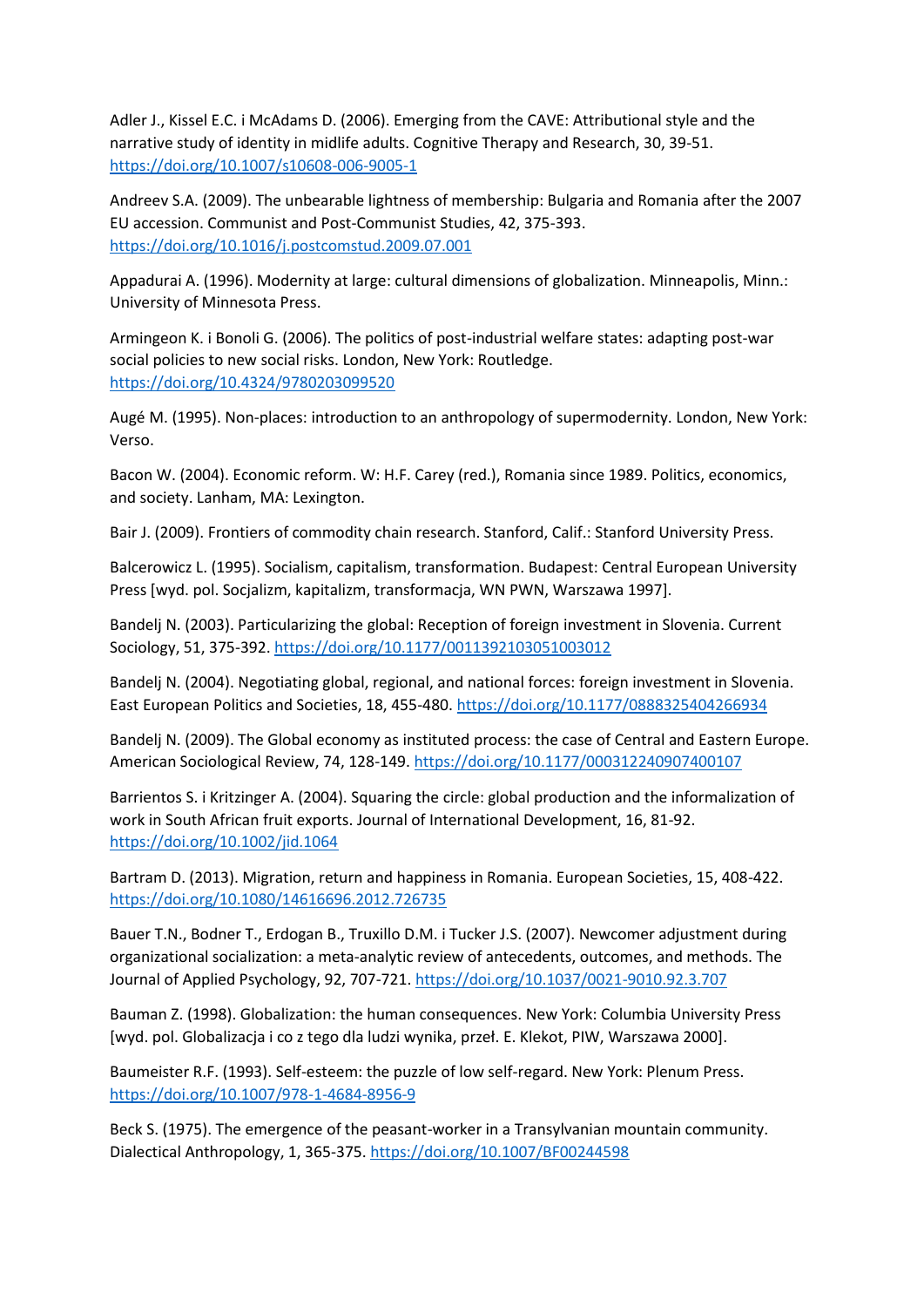Bell D. (1973). The coming of post-industrial society; a venture in social forecasting. New York: Basic Books.

Berger S. (1997). The search for normality: national identity and historical consciousness in Germany since 1800. Providence, Oxford: Berghahn.

Blyton P. i Jenkins J. (2012). Life after Burberry: shifting experiences of work and non-work life following redundancy. Work, Employment and Society, 26, 26-41. <https://doi.org/10.1177/0950017011426306>

Bodea C. i Cândea V. (1982). Transylvania in the history of the Romanians. Boulder, New York: Columbia University Press.

Boia L. (2001). History and myth in Romanian consciousness. Budapest, New York: Central European University Press [wyd. pol. Rumuni: świadomość, mity, historia, przeł. K. Jurczak, Wyd. Uniwersytetu Jagiellońskiego, Kraków 2003].

Bolden L.A. (2007). A review of On grief and grieving: Finding the meaning of grief through the five stages of loss. Counseling and Values, 51. <https://doi.org/10.1002/j.2161-007X.2007.tb00081.x>

Boltanski L. i Chiapello E. (2005). The new spirit of capitalism. London, New York: Verso.

Bonacich E. i Appelbaum R.P. (2000). Behind the label: inequality in the Los Angeles apparel industry. Berkeley: University of California Press.

Bonanno G.A., Galea S., Bucciarelli A. i Vlahov D. (2006). Psychological resilience after disaster: New York City in the aftermath of the september 11th terrorist attack. Psychological Science, 17, 181-186. <https://doi.org/10.1111/j.1467-9280.2006.01682.x>

Borman K.M. (1988). Playing on the job in adolescent work settings. Anthropology and Education Quarterly, 19, 163-181. <https://doi.org/10.1525/aeq.1988.19.2.05x1806l>

Bornstein R.F. (1989). Exposure and affect: Overview and meta-analysis of research, 1968-1987. Psychological Bulletin, 106, 265-289. <https://doi.org/10.1037/0033-2909.106.2.265>

Botoran C., Retegan M. i Dutu A. (1993). Transylvania and the Romanian-Hungarian relations. Bucuresti: Institute of Military History and Theory.

Bourdieu P. (1977). Outline of a theory of practice. Cambridge, New York: Cambridge University Press. <https://doi.org/10.1017/CBO9780511812507>

Bradley G.W. (1978). Self-serving biases in the attribution process: A reexamination of the fact or fiction question. Journal of Personality and Social Psychology, 36, 56-71. <https://doi.org/10.1037/0022-3514.36.1.56>

Brass T. (2011). Labour regime change in the twenty-first century unfreedom, capitalism, and primitive accumulation. Leiden, Boston: Brill. <https://doi.org/10.1163/ej.9789004202474.i-314>

Braverman H. (1975). Labor and monopoly capital: the degradation of work in the twentieth century. New York: Monthly Review Press.

Brehm J.W. (1966). A theory of psychological reactance. New York: Academic Press.

Brehm J.W. (1972). Responses to the loss of freedom: a theory of psychological reactance. Morristown, NJ: General Learning Press.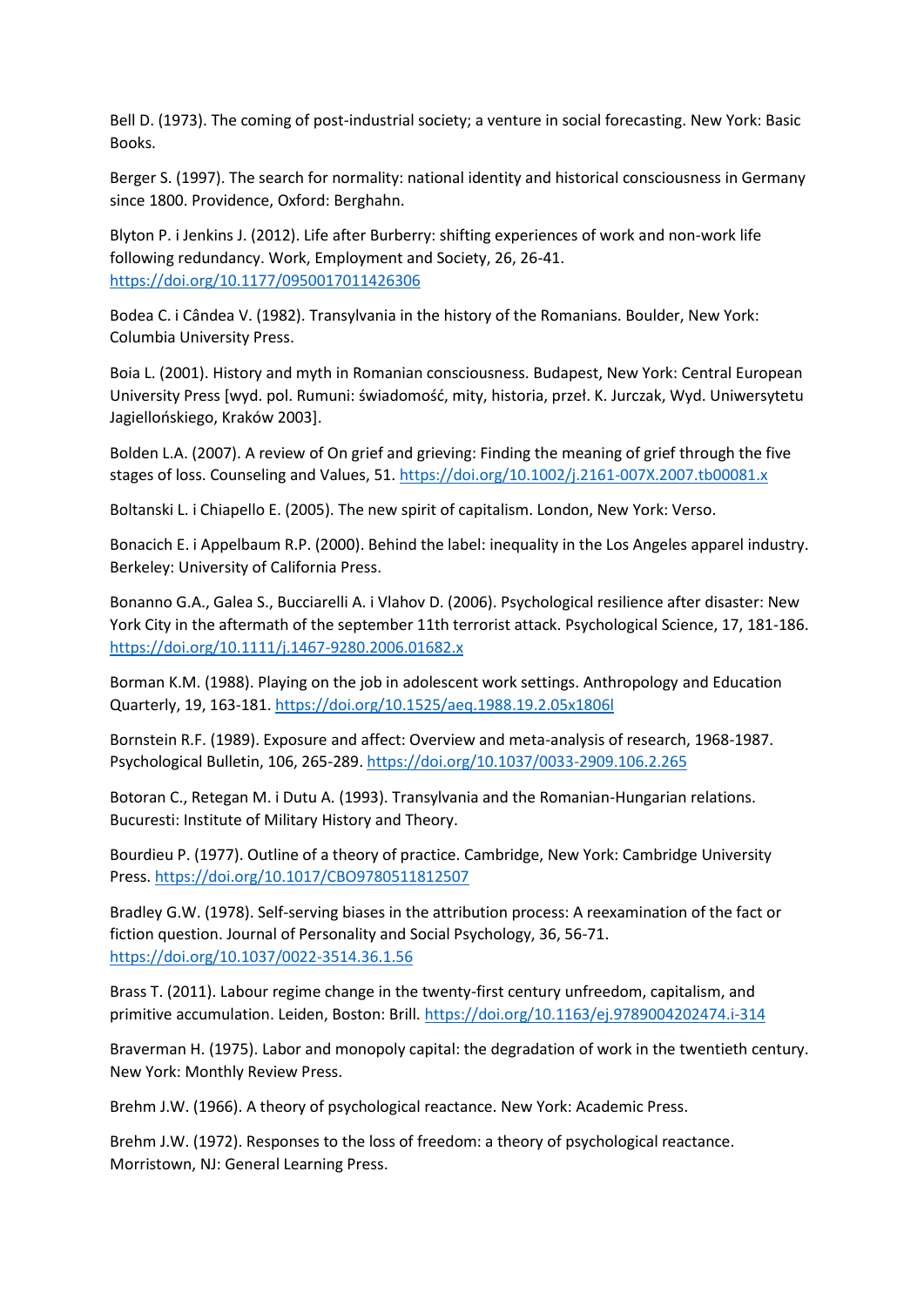Brehm S.S. i Brehm J.W. (1981). Psychological reactance: a theory of freedom and control. New York: Academic Press.

Brenner N. (1998). Between fixity and motion: Accumulation, territorial organization and historical geography. Environment and Planning, 16, 459-481. <https://doi.org/10.1068/d160459>

Brenner N. (2001). The limits to scale? Methodological reflections on scalar structuration. Progress in Human Geography, 25, 591-614. <https://doi.org/10.1191/030913201682688959>

Brochner J. i Haugen T.I. (2004). Power and supply chain relationships. Bradford, England: Emerald Group Pub.

Brubaker R. (2006). Nationalist politics and everyday ethnicity in a Transylvanian town. Princeton: Princeton University Press.

Brunvand J.H. (2003). Casa frumoasa: the house beautiful in rural Romania. Boulder, New York: Columbia University Press.

Bukowski A., Lubas M. i Nowak J. (2006). Zarządzanie przestrzenią: globalizacja, etniczność, władza. Kraków: Wydawnictwo Uniwersytetu Jagiellońskiego.

Bukowski A., Lubas M. i Nowak J. (2010). Społeczne tworzenie miejsc: globalizacja, etniczność, władza. Kraków: Wydawnictwo Uniwersytetu Jagiellońskiego.

Bunce M.F. (1994). The countryside ideal: Anglo-American images of landscape. London, New York: Routledge.

Burawoy M. (1979). Manufacturing consent: changes in the labor process under monopoly capitalism. Chicago: University of Chicago Press.

Burawoy M. (1998). The extended case method. Sociological Theory, 16, 4-33. <https://doi.org/10.1111/0735-2751.00040>

Burawoy M. (2000). Global ethnography: forces, connections, and imaginations in a postmodern world. Berkeley: University of California Press.

Burawoy M. (2008). The public turn from labor process to labor movement. Work and Occupations, 35, 4, 371-387. <https://doi.org/10.1177/0730888408325125>

Burke P.J. i Stets J.E. (1999). Trust and commitment through self-verification. Social Psychology Quarterly, 62, 347-366. <https://doi.org/10.2307/2695833>

Cameron D.R., Ranis G. i Zinn A. (2006). Globalization and self-determination: is the nation state under siege? London, New York: Routledge. <https://doi.org/10.4324/9780203086636>

Capital (2011a). Băsescu reproșează Nokia și Ford că nu s-au ţinut de promisiuni.

Capital (2011b). Guvernul nu deţine informaţii privind intenţia altei companii internaţionale de a părăsi România.

Caritas (2007). Dossier Caritas/Migrantes 2007.

Carrier J.G. (2005). A handbook of economic anthropology. Cheltenham, UK, Northampton, MA: Edward Elgar. <https://doi.org/10.4337/9781845423469>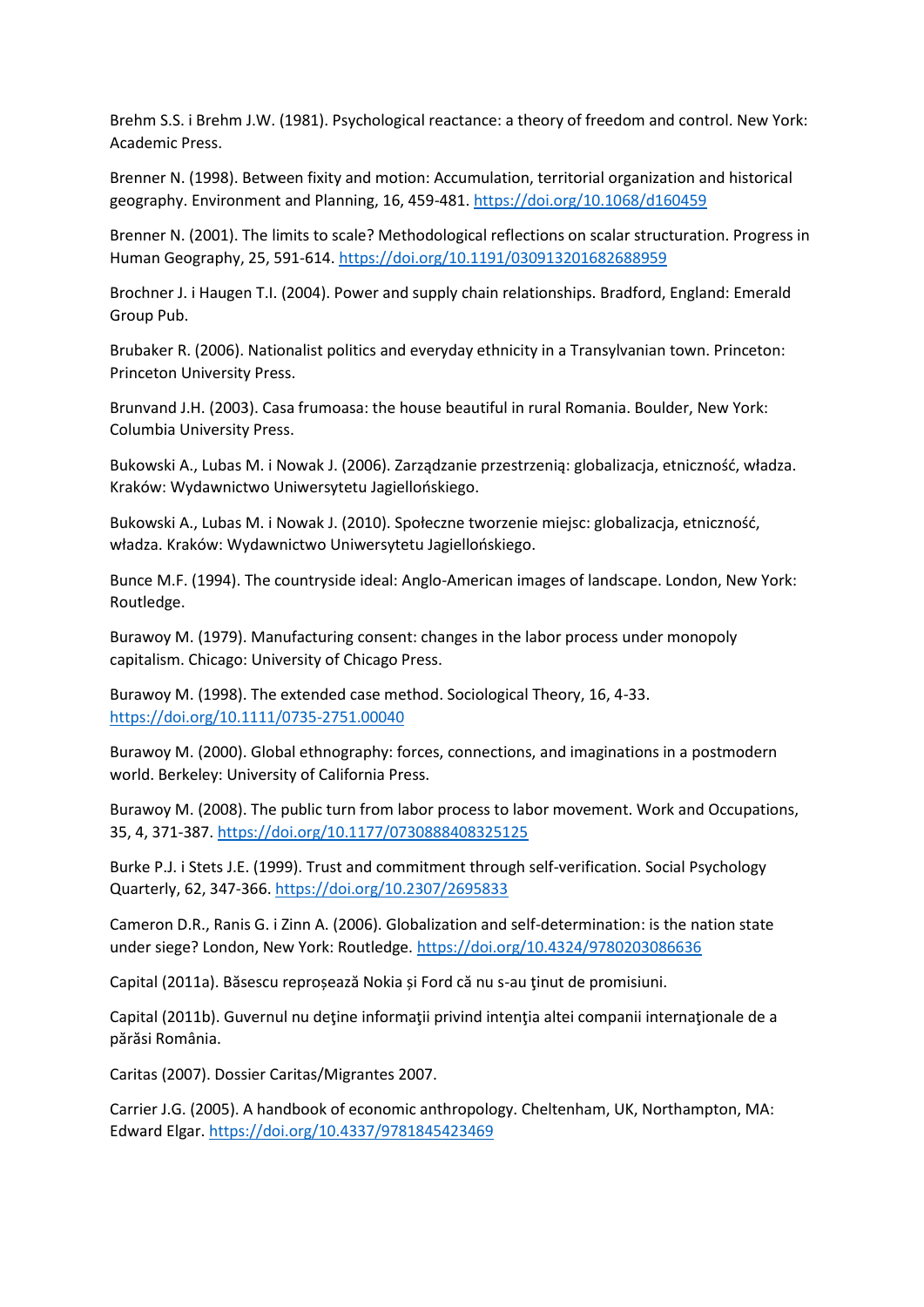Carroll J.M. (2012). The neighborhood in the internet: design research projects in community informatics. London, New York: Routledge.

Caskie P. (2000). Back to basics: Household food production in Russia. Journal of Agricultural Economics, 51, 196-209. <https://doi.org/10.1111/j.1477-9552.2000.tb01223.x>

Castells M.W.I. (2009). The rise of the network society[. https://doi.org/10.1002/9781444319514](https://doi.org/10.1002/9781444319514)

Chan A. (2001). China's workers under assault: the exploitation of labor in a globalizing economy. Armonk, NY: M.E. Sharpe.

Chan C.K-C. (2010). The challenge of labour in China: strikes and the changing labour regime in global factories. London, New York: Routledge.

Chisholm D.C. (1993). Asset specificity and long-term contracts: the case of the motion-pictures industry. Eastern Economic Journal, 19, 143-155.

Cinezan V. (2010). Comuna Jucu: monografie. Cluj Napoca: Editura Remus.

Clawson D. (2003). The next upsurge: labor and the new social movements. Ithaca: ILR Press.

Clifford J. i Marcus G.E. (1997). Writing culture: the poetics and politics of ethnography. Berkeley, Calif.: University of California Press.

Clyne M.G. (1994). Inter-cultural communication at work: cultural values in discourse. Cambridge, New York, NY, USA: Cambridge University Press. <https://doi.org/10.1017/CBO9780511620799>

Cohen J.L. (2012). Globalization and sovereignty: rethinking legality, legitimacy and constitutionalism. Cambridge: Cambridge University Press. <https://doi.org/10.1017/CBO9780511659041>

Collins J.L i Mayer V. (2010). Both hands tied welfare reform and the race to the bottom in the lowwage labor market. Chicago: University of Chicago Press. <https://doi.org/10.7208/chicago/9780226114071.001.0001>

Collinson D.L. (1988). 'Engineering humour': masculinity, joking and conflict in shop-floor relations. Organization Studies, 9, 181-199. <https://doi.org/10.1177/017084068800900203>

Constantin D.L. (2012). Middle of the road: Romania's regional policy in the current EU programme period. Working Paper of the 52nd Congress of the European Regional Science Association.

Cooper F. (1996). Decolonization and African society: the labor question in French and British Africa. Cambridge, New York: Cambridge University Press. <https://doi.org/10.1017/CBO9780511584091>

Corbin A. (1986). The foul and the fragrant: odor and the French social imagination. Cambridge, Mass.: Harvard University Press.

Cornelius W.A. (2009). Migration from the Mexican Mixteca: a transnational community in Oaxaca and California. San Diego, Calif.: Center for Comparative Immigration Studies, University of California, San Diego.

Costas J. i Grey C. (2014). The temporality of power and the power of temporality: imaginary future selves in professional service firms. Organization Studies, 35, 6, 909-937. <https://doi.org/10.1177/0170840613502768>

Cowie J. (1999). Capital moves: RCA's seventy-year quest for cheap labor. Ithaca, NY: Cornell University Press.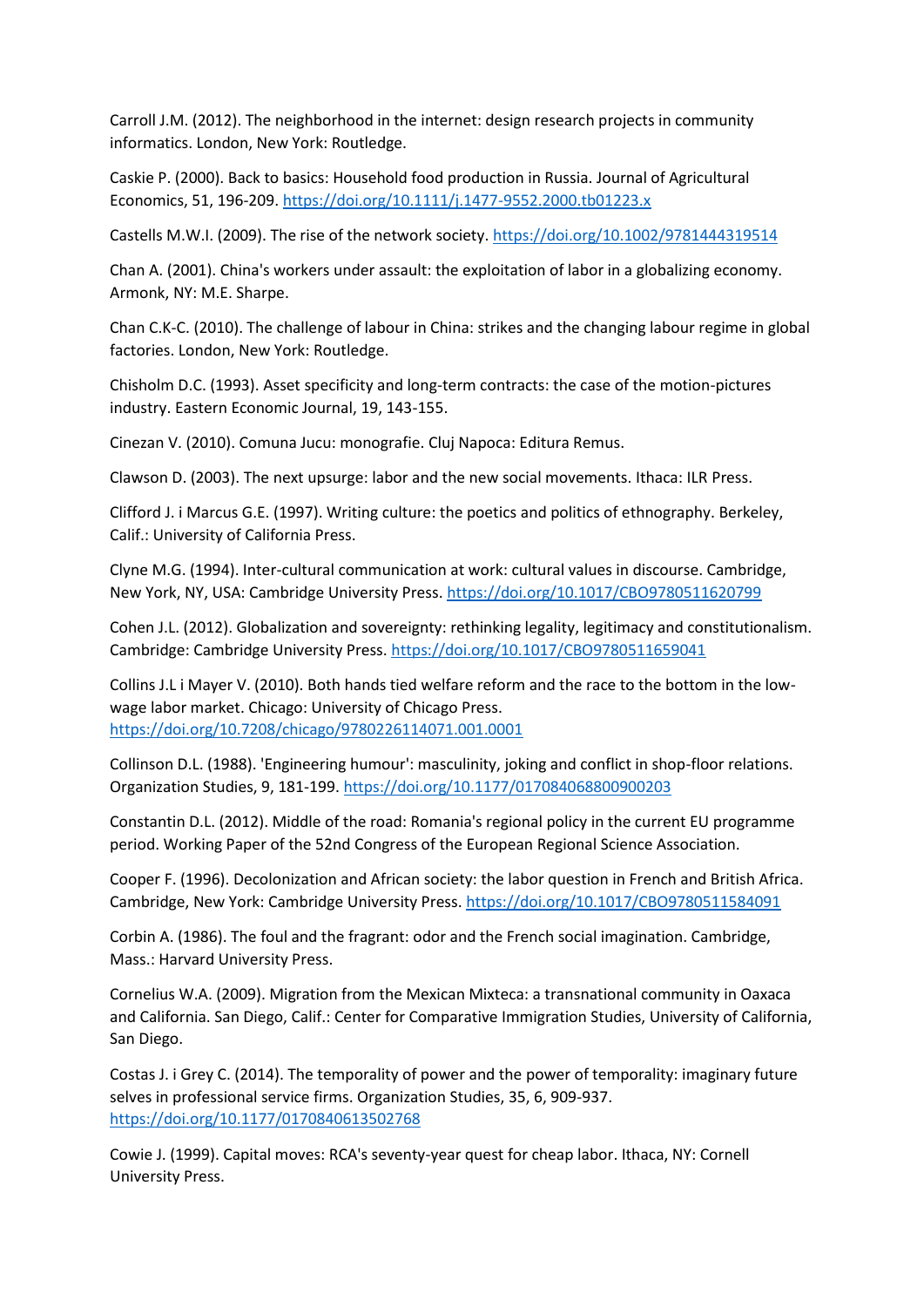Coyle D. (2001). Paradoxes of prosperity: why the new capitalism benefits all. New York: Texere.

Csordas T.J. (1990). Embodiment as a paradigm for anthropology. Ethos, 18, 5-47. <https://doi.org/10.1525/eth.1990.18.1.02a00010>

Culpan R. i Akcaoglu E. (2003). An examination of Turkish direct investments in Central and Eastern Europe and the Commonwealth of Independent States. W: M.A. Mainov i S.T. Marinova (red.), Foreign direct investment in Central and Eastern Europe. Burlington, VT: Ashgate.

Daianu D. (2004). Fiscal and monetary policy. W: H.F. Carey (red.), Romania since 1989: politics, economics, and society. Lanham, MA: Lexington.

Daveri F. i Silva O. (2004). Not only Nokia: what Finland tells us about new economy growth. Economic Policy, 19, 117-163. <https://doi.org/10.1111/j.1468-0327.2004.00120.x>

D'Costa A.P. (2012). Globalization and economic nationalism in Asia. Oxford: Oxford University Press. <https://doi.org/10.1093/acprof:oso/9780199646210.001.0001>

De La Garza Toledo E. (2007). The crisis of the maquiladora model in Mexico. Work and Occupations, 34, 399-429. <https://doi.org/10.1177/0730888407307187>

Della Porta D. (2009). Democracy in social movements. Basingstoke: Palgrave Macmillan. <https://doi.org/10.1057/9780230240865>

Dicken P. (2007). Global shift: mapping the changing contours of the world economy. New York: Guilford Press.

Directia Regionala de Statistica Cluj (2012). Fisa Localitatii Jucu. Manuskrypt.

Dovey K. (1999). Framing places: mediating power in built form. London, New York: Routledge.

<https://doi.org/10.4324/9780203267639>

Dovey K. (2010). Becoming places: urbanism/architecture/identity/power. London, New York: Routledge. <https://doi.org/10.4324/9780203875001>

Dries L., Reardon T. i Swinnen J.F.M. (2004). The rapid rise of supermarkets in Central and Eastern Europe: implications for the agrifood sector and rural development. Development Policy Review, 22, 525-556. <https://doi.org/10.1111/j.1467-7679.2004.00264.x>

Duneier M. (2004). Scrutinizing the heat. Contemporary Sociology, 33, 139-150. <https://doi.org/10.1177/009430610403300203>

Dunn E.C. (2004). Privatizing Poland: baby food, big business, and the remaking of labor. Ithaca: Cornell University Press. [wyd. pol. Prywatyzując Polskę, przeł. P. Sadura, Wydawnictwo Krytyki Politycznej, Warszawa 2007].

Dunn E.C. (2008). Postsocialist spores: disease, bodies, and the state in the Republic of Georgia. American Ethnologist, 35, 243-258. <https://doi.org/10.1111/j.1548-1425.2008.00032.x>

Eade J. (1997). Living the global city: globalization as a local process. London, New York: Routledge. <https://doi.org/10.4324/9780203284155>

Eagleton-Pierce M. (2013). Symbolic power in the World Trade Organization. Oxford: Oxford University Press. <https://doi.org/10.1093/acprof:oso/9780199662647.001.0001>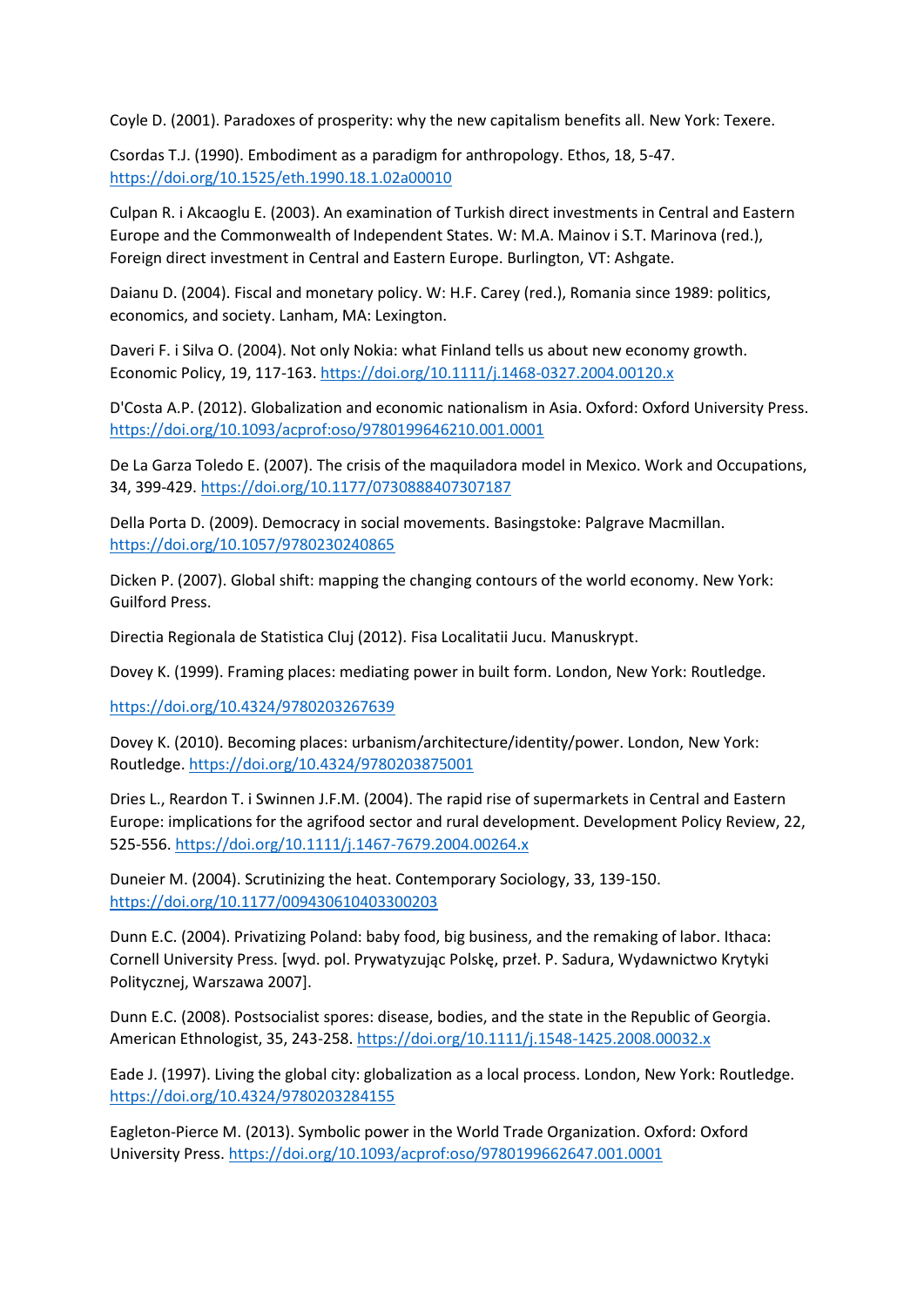Earle J.S. i Telegdy Á. (1998). The results of "mass privatization" in Romania: a first empirical study. Economics of Transition, 6, 313-332. <https://doi.org/10.1111/j.1468-0351.1998.tb00051.x>

Edwards G. (2014). Social movements and protest. New York: Cambridge University Press. <https://doi.org/10.1017/CBO9781139026956>

Ekholm K. i Friedman J. (1980). Towards a global anthropology. Itinerario, 4, 61-76. <https://doi.org/10.1017/S016511530001768X>

Ellingstad M. (1997). The maquiladora syndrome: Central European prospects. Europe-Asia Studies, 49, 7-21. <https://doi.org/10.1080/09668139708412424>

El-Ojeili C. i Hayden P. (2006). Critical theories of globalization. Basomgstoke, New York: Palgrave Macmillan. <https://doi.org/10.1057/9780230626454>

Epstein A.L. (1973). Politics in an urban African community. Manchester: Manchester University Press.

Eriksen T.H. (2003). Globalisation studies in anthropology. London, Sterling, Va.: Pluto Press.

Escobar A. (1995). Encountering development: the making and unmaking of the Third World. Princeton, N.J.: Princeton University Press.

Etzioni A. (2001). Political unification revisited: on building supranational communities. Lanham: Lexington Books.

European Commission (2011). Report from the Commission to the European Parliament and the Council: On progress in Romania under the Co-operation and Verification Mechanism, COM(2011) 460 final (EN).

European Commission (2012). Statement by the European Commission on Romania, MEMO/12/529.

Eurostat (2010). EU Economic Data. Pocketbook Quarterly, 4.

Fang R., Duffy M.K. i Shaw J.D. (2011). The Organizational Socialization Process: Review and Development of a Social Capital Model. Journal of Management, 37, 127-152. <https://doi.org/10.1177/0149206310384630>

Farole T. i Winkler D. (2014). Making foreign direct investment work for Sub-Saharan Africa: local spillovers and competitiveness in global value chains. [https://doi.org/10.1596/978-1-4648-0126-](https://doi.org/10.1596/978-1-4648-0126-6_overview) [6\\_overview](https://doi.org/10.1596/978-1-4648-0126-6_overview)

Featherstone M. (1990). Global culture: nationalism, globalization, and modernity: a theory, culture and society special issue. London, Newbury Park: Sage Publications.

Ferguson J. (1999). Expectations of modernity: myths and meanings of urban life on the Zambian Copperbelt. Berkeley: University of California Press.

Ferguson J. (2005). Anthropology and its evil twin: "development'' in the constitution of a discipline. W: M.H.A. Edelman (red.), The anthropology of development and globalization: from classical political economy to contemporary neoliberalism. Malden, Mass.: Blackwell Publishing.

Fernández-Kelly M.P. (1983). For we are sold, I and my people: women and industry in Mexico's frontier. Albany: State University of New York Press.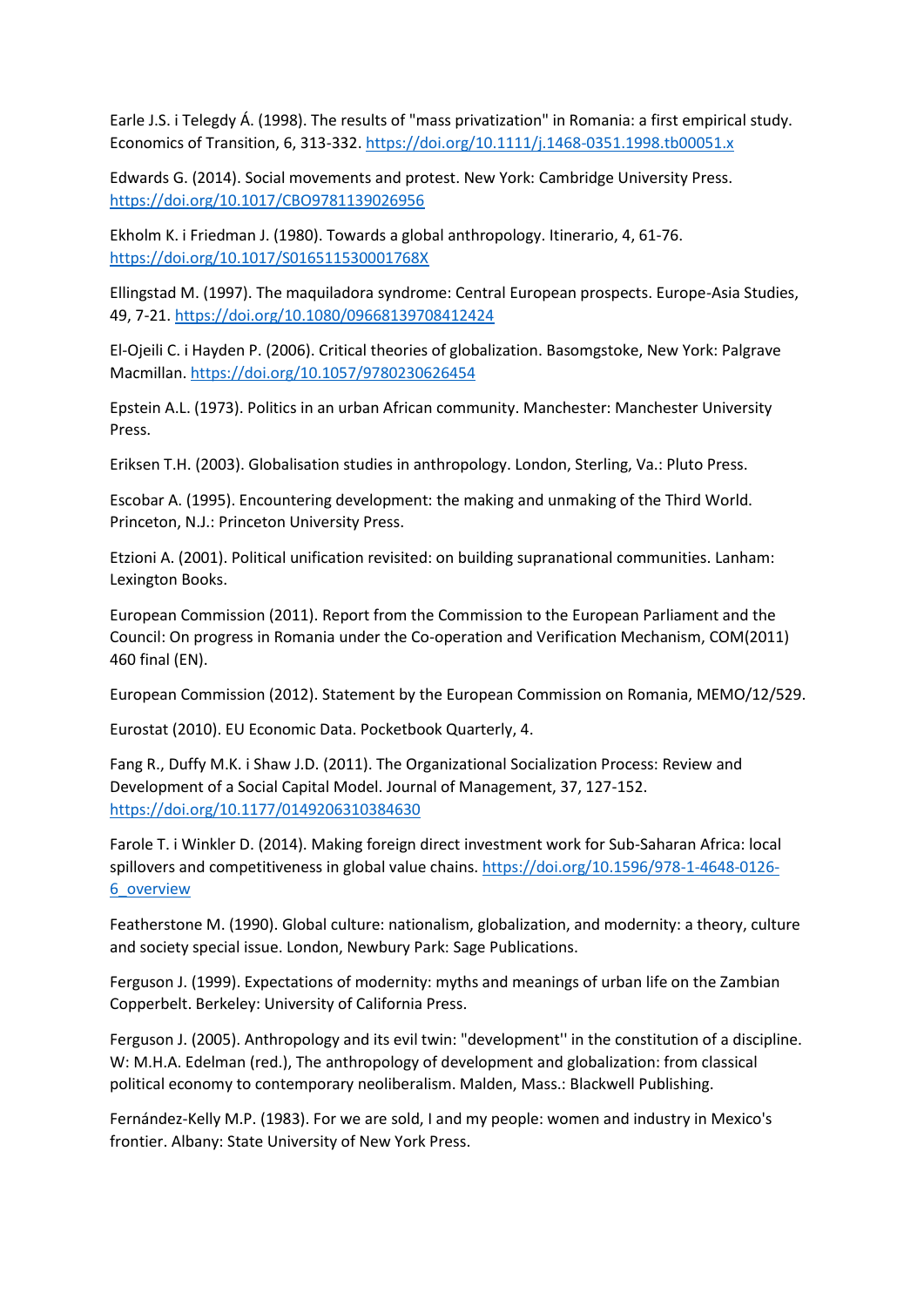Fields G.S. (2012). Working hard, working poor: a global journey. New York: Oxford University Press. <https://doi.org/10.1093/acprof:oso/9780199794645.001.0001>

Fimreite A.L., Lango P., Lægreid P. i Rykkjaa L.H. (2013). After Oslo and Utøya: A shift in the balance between security and liberty in Norway? Studies in Conflict and Terrorism, 36, 839-856. <https://doi.org/10.1080/1057610X.2013.823754>

Fish M.S. (1997). The determinants of economic reform in the post-communist world. East European Politics and Societies, 12, 31-78. <https://doi.org/10.1177/0888325498012001002>

Fisk P. (2010). People, planet, profit: how to embrace sustainability for innovation and business growth. London, Philadelphia: Kogan Page.

Florida R.L. i Kenney M. (2004). Locating global advantage: industry dynamics in a globalizing economy. Stanford, Calif.: Stanford University Press.

Fold N. (2002). Lead firms and competition in bi-polar commodity chains: grinders and branders in the global cocoa-chocolate industry. Journal of Agrarian Change, 2, 228-247. <https://doi.org/10.1111/1471-0366.00032>

Forester J. (2004). Responding to critical moments with humor, recognition, and hope. Negotiation Journal, 20, 221-237. <https://doi.org/10.1111/j.1571-9979.2004.00019.x>

Forman M. (2002). The 'hood comes first: race, space, and place in rap and hip-hop. Middletown, Conn.: Wesleyan University Press.

Fox J.E. (1999). Identity formation in migration: the case of Transylvanian Hungarian guest workers. Berkeley, Calif.: University of California, Center for German and European Studies.

Frazier P., Conlon A. i Glaser T. (2001). Positive and negative life changes following sexual assault. Journal of Consulting and Clinical Psychology, 69, 1048-1055. [https://doi.org/10.1037/0022-](https://doi.org/10.1037/0022-006X.69.6.1048) [006X.69.6.1048](https://doi.org/10.1037/0022-006X.69.6.1048)

Freud S. (1960). Jokes and their relation to the unconscious. Newly translated from the German and edited by James Strachey. London: Routledge and K. Paul [wyd. pol. Dowcip i jego stosunek do nieświadomości, przeł. R. Reszke, wyd. Sen, Warszawa 1993].

Friedman J. (1994). Cultural identity and global process. London, Thousand Oaks, Calif.: Sage Publications.

Friedman K.E. i Friedman J. (2008). Modernities, class, and the contradictions of globalization: the anthropology of global systems. Lanham, MD: AltaMira Press.

Gabanyi A.U. ( 2004). New business elite: from nomenklatura to oligarchy. W: H.F. Carey (red.), Romania since 1989: politics, economics, and society. Lanham, MD: Lexington.

Gabriel Y. (1991). Turning facts into stories and stories into facts: a hermeneutic exploration of organizational folklore. Human Relations, 44, 857-875. <https://doi.org/10.1177/001872679104400806>

Gallagher T. (1998). Romania's desire to be normal. Contemporary Politics, 4, 111-125. <https://doi.org/10.1080/13569779808449955>

Gautney H. (2010). Protest and organization in the alternative globalization era: NGOs, social movements, and political parties. New York, NY: Palgrave Macmillan.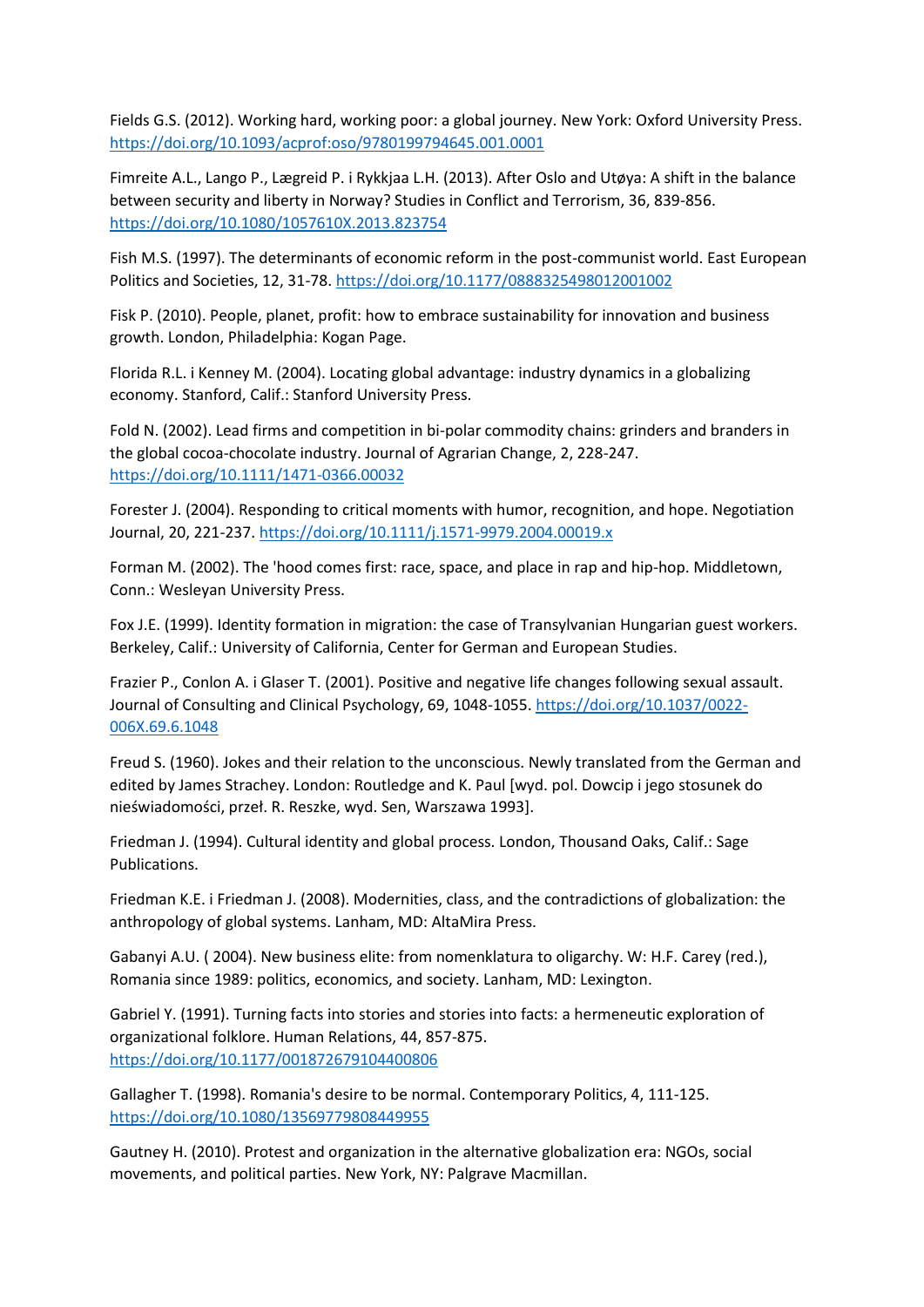Geertz C. (2000). Available light: anthropological reflections on philosophical topics. Princeton, NJ: Princeton University Press.

Ger G., Belk R.W. i Lascu D.-N. (1993). The development of consumer desire in marketizing and developing economies: the cases of Romania and Turkey. Advances in Consumer Research, 20, 102- 107.

Gereffi G., Humphrey J. i Timothy S. (2005). The governance of global value chains. London: Taylor & Francis. <https://doi.org/10.1080/09692290500049805>

Gereffi G. i Korzeniewicz M. (1994). Commodity chains and global capitalism. Westport, Conn.: Greenwood Press.

Getz D. (1993). Tourist shopping villages: development and planning strategies. Tourism management, 14, 15-26. [https://doi.org/10.1016/0261-5177\(93\)90078-Y](https://doi.org/10.1016/0261-5177(93)90078-Y)

Giachetti C. (2013). Competitive dynamics in the mobile phone industry. Basingstoke: Palgrave Macmillan. <https://doi.org/10.1057/9781137374127>

Gibbon P. i Ponte S. (2005). Trading down: Africa, value chains, and the global economy. Philadelphia: Temple University Press.

Giddens A. (1990). The consequences of modernity. Stanford, Calif.: Stanford University Press.

Gilarek K. (2003). Państwo narodowe a globalizacja - dynamika powstawania nowego ładu. Toruń: Wyd. Adam Marszałek.

Glantz M.D. i Johnson J.L. (1999). Resilience and development: positive life adaptations. New York: Kluwer Academic/Plenum Publishers.

Gligorov V. (1994). Gradual shock therapy. East European Politics and Societies, 9, 195-206. <https://doi.org/10.1177/0888325495009001010>

Gmelch G., Kemper R.V. i Zenner W.P. (2010). Urban life: readings in the anthropology of the city. Long Grove, Ill.: Waveland Press.

Goldín L. (2012). From despair to resistance: Maya workers in the maquilas of Guatemala. Anthropology of Work Review, 33, 25-33. <https://doi.org/10.1111/j.1548-1417.2012.01074.x>

Goldschmidt W. i Kunkel E.J. (1971). The structure of the peasant family. American Anthropologist, 73, 1058-1076. <https://doi.org/10.1525/aa.1971.73.5.02a00060>

Gomberg-Muñoz R. (2011). Labor and legality: an ethnography of a Mexican immigrant network. New York: Oxford University Press.

Gorz A. (1982). Farewell to the working class: an essay on post-industrial socialism. London: Pluto Press.

Goschin Z., Dachin A., Constantin D.L. i Ailenei D. (2012). The Absorption capacity of European Funds for rural development in Romania: estimates of the factor influence. International Journal of Foresight and Innovation Policy, 8, 272-291. <https://doi.org/10.1504/IJFIP.2012.046114>

Greenhouse S. (2008). The big squeeze: tough times for the American worker. New York: Alfred A. Knopf.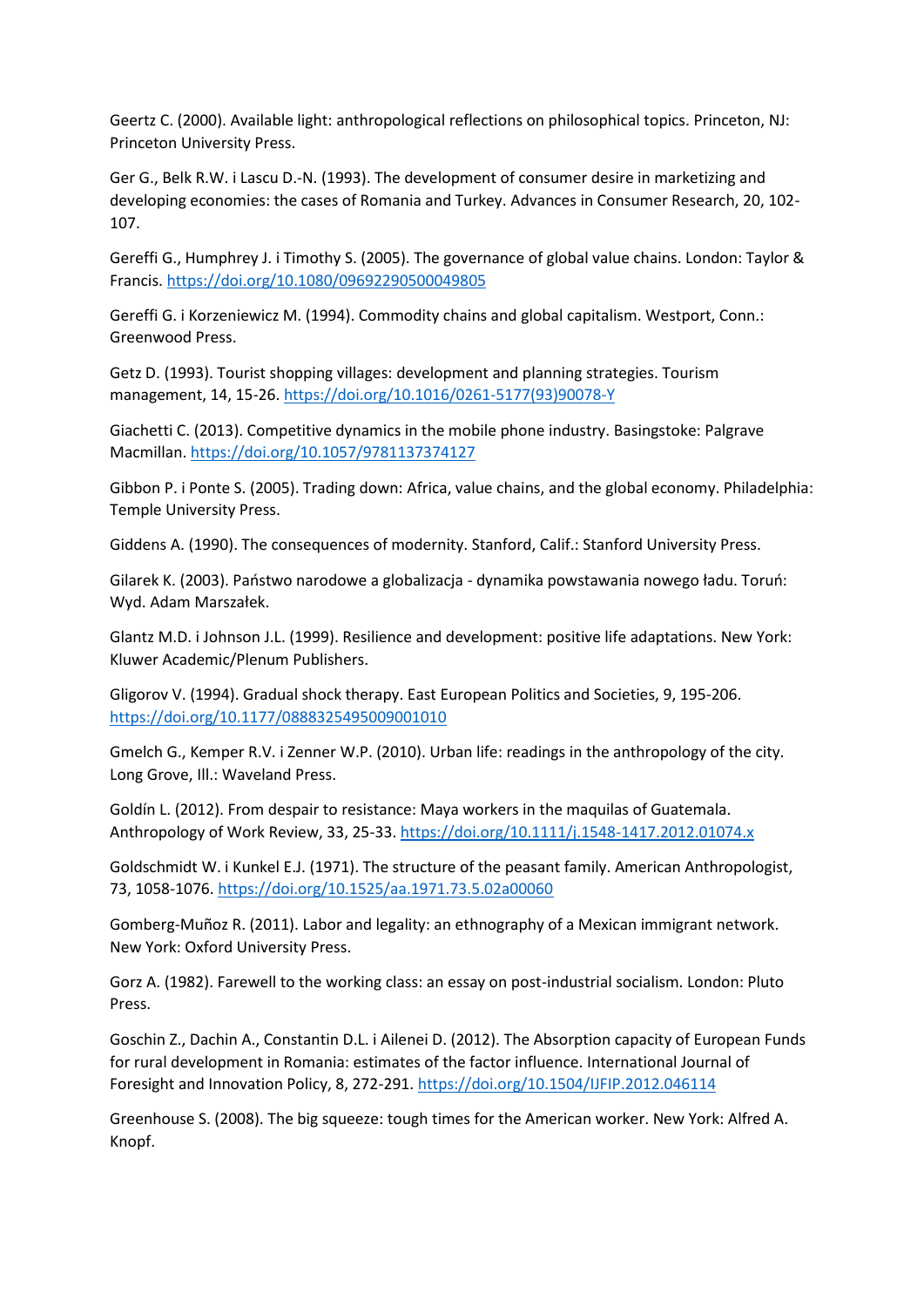Greiner L.E. (1972). Evolution and revolution as organizations grow. Boston: Harvard Business Review.

Grosescu R. (2004). The political regrouping of the Romanian nomenklatura during the 1989 revolution. Romanian Journal of Society and Politics, 4, 97-123.

Gross P. i Tismaneanu V. (2005). The end of postcommunism in Romania. Journal of Democracy, 16, 146-162. <https://doi.org/10.1353/jod.2005.0027>

Grubb E.A. (1975). Assembly line boredom and individual differences in recreation participation. Journal of Leisure Research, 7, 256-269. <https://doi.org/10.1080/00222216.1975.11970242>

Grumeza I. (2009). Dacia: land of Transylvania, cornerstone of ancient eastern Europe. Lanham: Hamilton Books.

Gruner C.R. (1997). The game of humor: a comprehensive theory of why we laugh. New Brunswick, NJ: Transaction Publishers.

Grzymala-Busse A. i Luong P.J. (2002). Reconceptualizing the state: lessons from post-communism. Politics and Society, 30, 529-554. <https://doi.org/10.1177/003232902237825>

Gusfield J.R. (1975). Community: a critical response. New York: Harper & Row.

Häikiö M. (2002). Nokia: the inside story. London, Boston: FT Prentice Hall.

Hann C.M. (2014). Resilience and transformation in Eurasia. W: J.R. Cash (red.), Resilience and transformation in Eurasia: 1999- 2014. Halle/Saale, 59-70.

Hann C.M. i Hart K. (2009). Market and society: the great transformation today. Cambridge, New York: Cambridge University Press. <https://doi.org/10.1017/CBO9780511581380>

Hannerz U. (1996). Transnational connections culture, people, places. London: Routledge.

Harms E. (2011). Saigon's edge: on the margins of Ho Chi Minh city. Minneapolis: University of Minnesota Press. <https://doi.org/10.5749/minnesota/9780816656059.001.0001>

Harvey D. (1989). The urban experience. Baltimore: Johns Hopkins University Press.

Harvey D. (1990). The condition of postmodernity: an enquiry into the origins of cultural change, Oxford [England], Cambridge, Mass., USA: Blackwell.

Harvey J.H., Ickes W.J. i Kidd R.F. (1976). New directions in attribution research. Hillsdale, NJ, New York: L. Erlbaum Associates; distributed by the Halsted Press Division of Wiley.

Held D. (2000). A globalizing world? Culture, economics, politics. London, New York: Routledge in association with the Open University.

Held D. i McGrew A.G. (2007). Globalization theory: approaches and controversies. Cambridge: Polity.

Helleiner E. i Pickel A. (2005). Economic nationalism in a globalizing world. Ithaca, NY: Cornell University Press.

Henderson J., Dicken P., Hess M., Coe N. i Yeung H.W.-C. (2002). Global production networks and the analysis of economic development. Review of International Political Economy, 9, 436-464. <https://doi.org/10.1080/09692290210150842>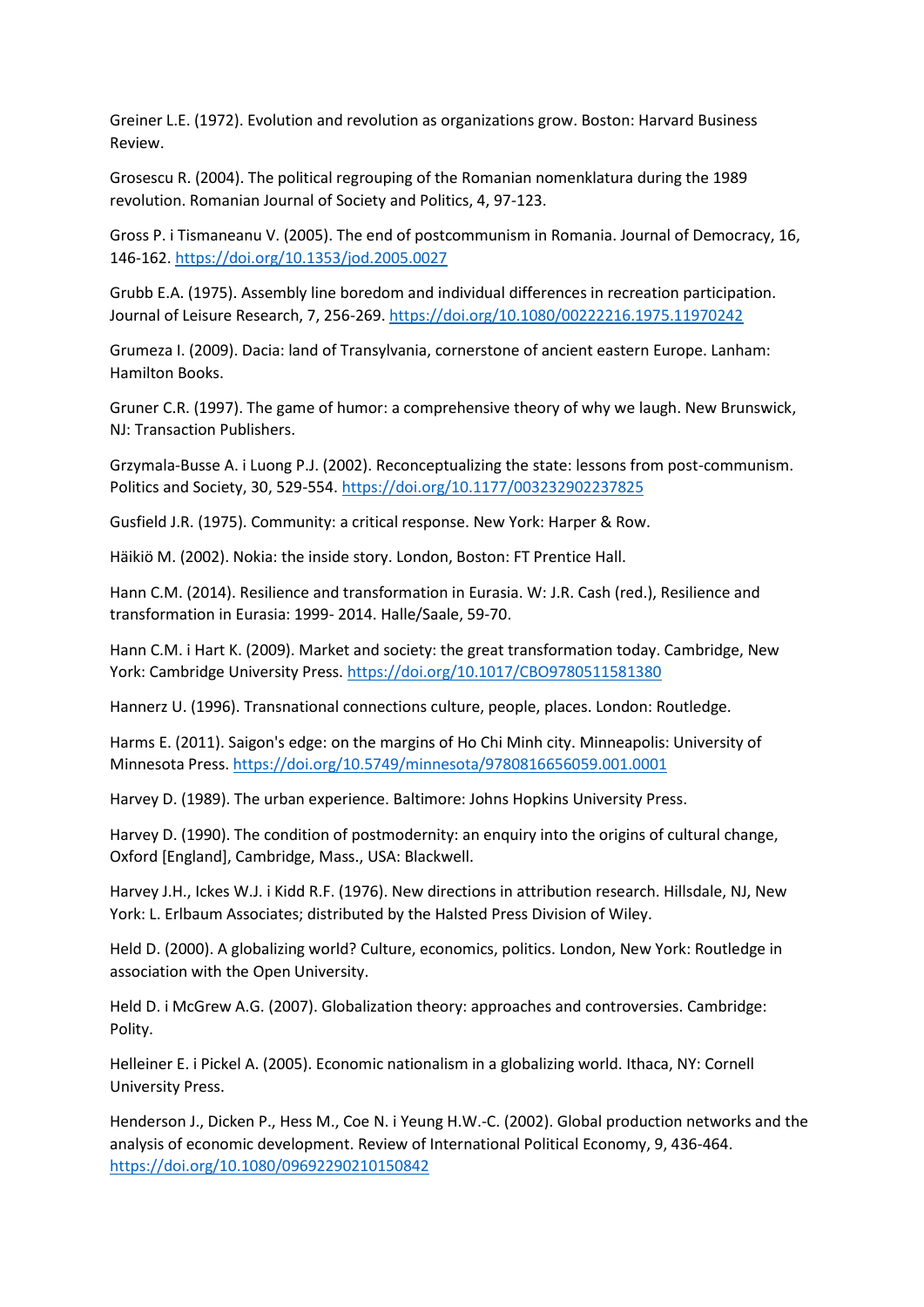Henning D. (2008). Germany: Nokia announces closure of its Bochum factory. [http://www.wsws.org/en/articles/2008/01/noki-j21.html.](http://www.wsws.org/en/articles/2008/01/noki-j21.html)

Herod A. (2011). Scale. London, New York: Routledge. <https://doi.org/10.4324/9780203641095>

Hindman D.B. (2000). The rural-urban digital divide. Journalism and Mass Communication Quarterly, 77, 549-560. <https://doi.org/10.1177/107769900007700306>

Holmes J. (2000). Politeness, power and provocation: how humour functions in the workplace. Discourse Studies, 2, 159-185. <https://doi.org/10.1177/1461445600002002002>

Holmes J. i Marra M. (2002). Having a laugh at work: how humour contributes to workplace culture. Journal of Pragmatics, 34, 1683-1710. [https://doi.org/10.1016/S0378-2166\(02\)00032-2](https://doi.org/10.1016/S0378-2166(02)00032-2)

Humphrey C. (2002). The unmaking of Soviet life: everyday economies after socialism. Ithaca: Cornell University Press.

Hunya G. (1998). Romania 1990-2002: stop-go transformation. Communist Economies and Economic Transformation, 10, 241-258. <https://doi.org/10.1080/14631379808427918>

Hunyadi A.G. (2012). State and minority in Transylvania, 1918-1989: studies on the history of the Hungarian community. Highland Lakes: Atlantic Research and Publications.

Hurrell A. i Woods N. (1999). Inequality, globalization, and world politics. Oxford, New York: Oxford University Press. <https://doi.org/10.1093/0198295669.001.0001>

Ianos I., Peptenatu D., Pintilii R.D. i Zamfir D. (2010). The insertion of highly disadvantaged areas in regional environments. Analele Universitatii din Oradea, XX, 159-166.

International Monetary Fund (2003). Romania: financial stability assessment. Washington DC: IMF. <https://doi.org/10.5089/9781451809640.002>

International Monetary Fund (2012, październik). World Economic Outlook Database.

International Organization for Migration (2008). Migration in Romania: a country profile 2008. Geneva: IOM.

Internet speed: world wide wait (2011). The Economist Europe, 28.10.2011.

Isen A., Daubman K.A. i Nowicki G.P. (1987). Positive affect facilitates creative problem solving. Journal of Personality and Social Psychology, 52, 1122-1131. [https://doi.org/10.1037/0022-](https://doi.org/10.1037/0022-3514.52.6.1122) [3514.52.6.1122](https://doi.org/10.1037/0022-3514.52.6.1122)

Jessop B. (2000). The crisis of the national spatio-temporal fix and the tendential ecological dominance of globalizing capitalism. International Journal of Urban and Regional Research, 24, 323- 360. <https://doi.org/10.1111/1468-2427.00251>

Jones G.R. (1986). Socialization tactics, self-efficacy, and newcomers' adjustments to organizations. Academy of Management Journal, 29, 262-279. <https://doi.org/10.5465/256188>

Juhasz J. (1991). Large-scale and small-scale farming in Hungarian agriculture: present situation and future prospects. European Review of Agricultural Economics, 18, 399-415. <https://doi.org/10.1093/erae/18.3-4.399>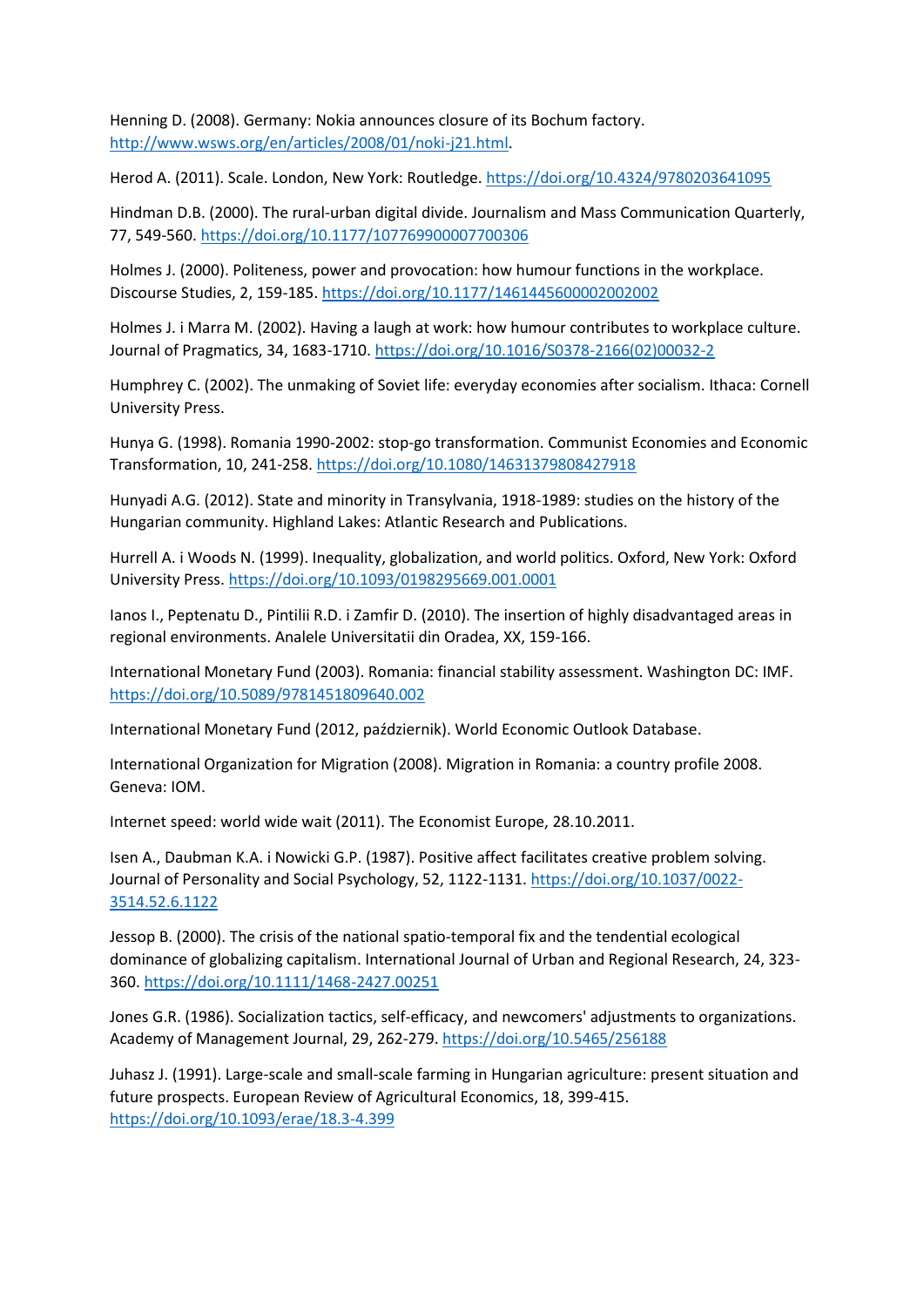Jung J.Y., Kim Y.C., Lin W.Y. i Cheong P.H. (2005). The influence of social environment on internet connectedness of adolescents in Seoul, Singapore and Taipei. New Media and Society, 7, 64-88. <https://doi.org/10.1177/1461444805049145>

Kass S.J., Vodanovich S.J., Stanny C.J. i Taylor T.M. (2001). Watching the clock: boredom and vigilance performance. Perceptual and motor skills, 92, 969-976. <https://doi.org/10.1177/003151250109203c01>

Katz R. (1978). Time and work: towards an integrative perspective. Cambridge, Mass.: Alfred P. Sloan School of Management, M.I.T.

Kellner D. (2000). Media culture: cultural studies, identity and politics between the modern and the postmodern. London: Routledge.

Keul I. (2009). Early modern religious communities in East-Central Europe: ethnic diversity, denominational plurality, and corporative politics in the principality of Transylvania (1526-1691). Leiden, Boston: Brill. <https://doi.org/10.1163/ej.9789004176522.i-318>

King A.D. (1993). Culture, globalization, and the world-system: contemporary conditions for the representation of identity. Minneapolis, Minn.: University of Minnesota Press.

King R.F. i Sum P.E. (2011). Romania under Basescu: aspirations, achievements, and frustrations during his first presidential term. Lanham, Md.: Lexington Books.

Klein N. (2002). No space, no choice, no jobs, no logo. New York: Picador, distributed by Holtzbrinck Publishers [wyd. pol. No logo, przeł. H. Jankowska, K. Makaruk i inni, Wydawnictwo Muza, Warszawa 2016].

Kocik L. (2006). Rodzina w obliczu wartości i wzorów życia ponowoczesnego świata. Kraków: Krakowska Szkoła Wyższa im. Andrzeja Frycza Modrzewskiego.

Kojima S. i Kojima M. (2007). Making IT offshoring work for the Japanese industries. W: B. Meyer i M. Joseph (red.). Software engineering approaches for offshore and outsourced development. Springer Berlin Heidelberg, 67-82. [https://doi.org/10.1007/978-3-540-75542-5\\_6](https://doi.org/10.1007/978-3-540-75542-5_6)

Konecki K. (2000). Studia z metodologii badań jakościowych: teoria ugruntowana. Warszawa: WN PWN.

Korczynski M. (2011). The dialectical sense of humour: routine joking in a Taylorized factory. Organization Studies, 32, 1421-1439. <https://doi.org/10.1177/0170840611421256>

Koselleck R. (2004). Futures past: on the semantics of historical time. New York: Columbia University Press.

Kostov P. i Lingard J. (2002). Subsistence farming in transitional economies: lessons from Bulgaria. Journal of Rural Studies, 18, 83-94. [https://doi.org/10.1016/S0743-0167\(01\)00026-2](https://doi.org/10.1016/S0743-0167(01)00026-2) 

Kotter J.P. i Heskett J.L. (1992). Corporate culture and performance. New York: Free Press.

Kovács J.M. i Zentai V. (2012). Capitalism from outside? Economic cultures in Eastern Europe after 1989. Budapest, New York: Central European University Press.

Krafcik J.F. i MacDuffie J. (1989). Explaining high performance manufacturing: the international automotive assembly plant study. Cambridge, Mass.: Massachusetts Institute of Technology. <https://doi.org/10.4271/885164>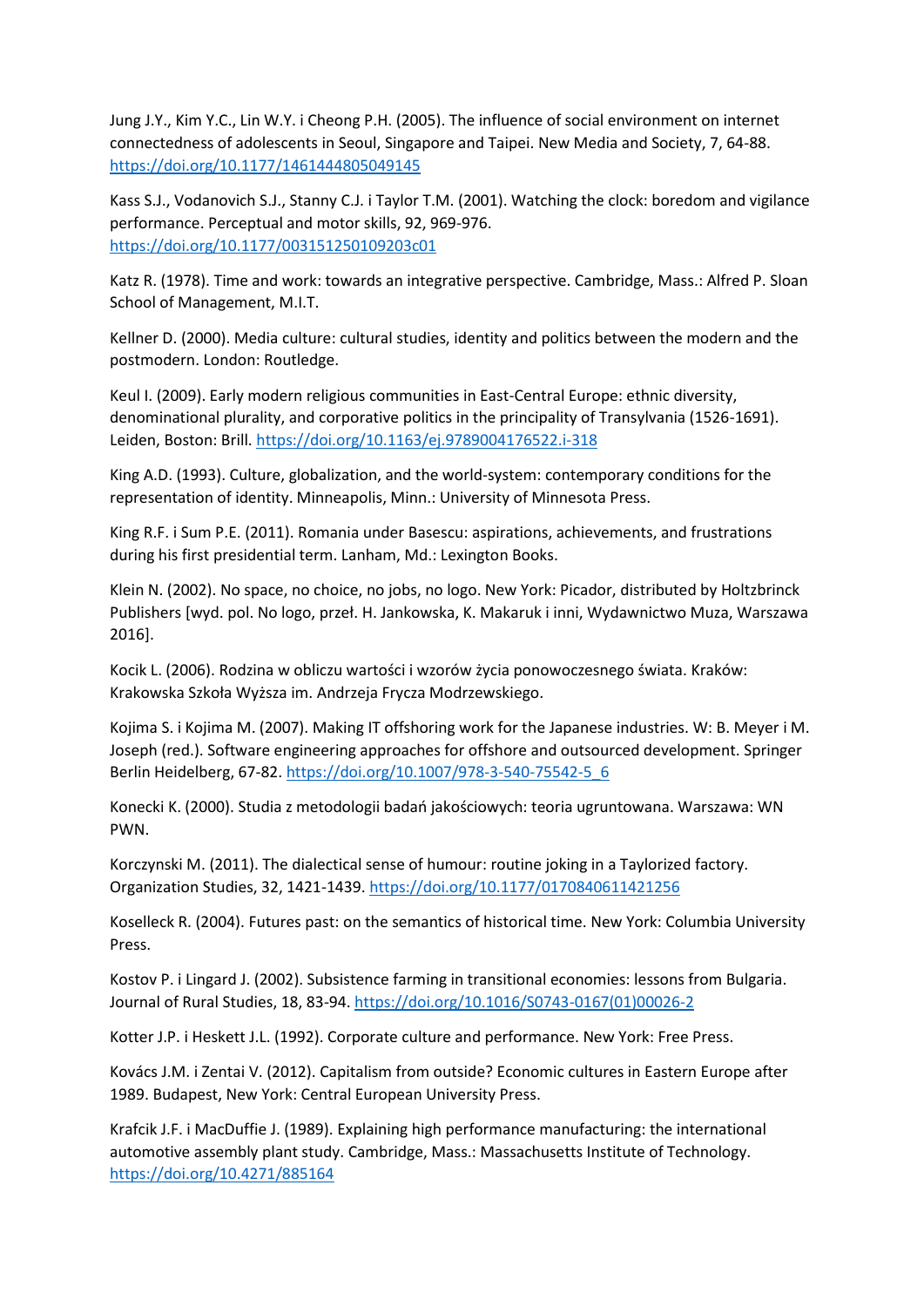Kramer M.W. (2010). Organizational socialization: joining and leaving organizations. Cambridge, UK, Malden, MA: Polity.

Krasner S.D. (1999). Sovereignty: organized hypocrisy. Princeton, NJ: Princeton University Press. <https://doi.org/10.1515/9781400823260>

Kübler-Ross E. i Kessler D. (2005). On grief and grieving: finding the meaning of grief through the five stages of loss. New York: Scribner.

Kürti L. (2001). The remote borderland: Transylvania in the Hungarian imagination. Albany: State University of New York Press.

Kwon Y.-H. (1994a). The influence of appropriateness of dress and gender on the self-perception of occupational attributes. Clothing and Textiles Research Journal, 12, 33-39. <https://doi.org/10.1177/0887302X9401200305>

Kwon Y.-H. (1994b). Feeling toward one's clothing and self-perception of emotion, sociability, and work competency. Journal of Social Behavior and Personality, 9, 129-139.

Lang J., Chinying L. i Chay H. (2010). Workplace humor and organizational creativity. The International Journal of Human Resource Management, 21, 46-60. <https://doi.org/10.1080/09585190903466855>

Lattanzi M., Korhonen A. i Gopalakrishnan V. (2006). Work goes mobile: Nokia's lessons from the leading edge. Hoboken, NJ: Wiley.

Lee C.K. (2007). Working in China: ethnographies of labor and workplace transformation. London, New York: Routledge.

Lefebvre H. (1991). The production of space. Oxford, Cambridge: Blackwell.

Lindholm C., Keinonen T. i Kiljander H. (2003). Mobile usability: how Nokia changed the face of the mobile phone. New York: McGraw-Hill.

Lipton M. (1968). The theory of the optimising peasant. Journal of Development Studies, 4, 3, 327- 351. <https://doi.org/10.1080/00220386808421262>

Livezeanu I. (1995). Cultural politics in Greater Romania: regionalism, nation building and ethnic struggle, 1918-1930. Ithaca: Cornell University Press.

Lloyd-Evans S. (2008). Geographies of the contemporary informal sector in the global south: gender, employment relationships and social protection. Geography Compass, 2, 6, 1885-1906. <https://doi.org/10.1111/j.1749-8198.2008.00157.x>

Lote L.L. (1980). Transylvania and the theory of Daco-Roman-Rumanian continuity. Rochester, NY: Committee of Transylvania.

MacKinnon D. (2011). Reconstructing scale: towards a new scalar politics. Progress in Human Geography, 35, 21-36. <https://doi.org/10.1177/0309132510367841>

MacLeod G. (1999). Place, politics and "Scale Dependence": exploring the structuration of Euroregionalism. European Urban and Regional Studies, 6, 231-253. <https://doi.org/10.1177/096977649900600304>

Mahutga M.C. (2012). When do value chains go global? A theory of the spatialization of global value chains. Global Networks, 12, 1-21. <https://doi.org/10.1111/j.1471-0374.2011.00322.x>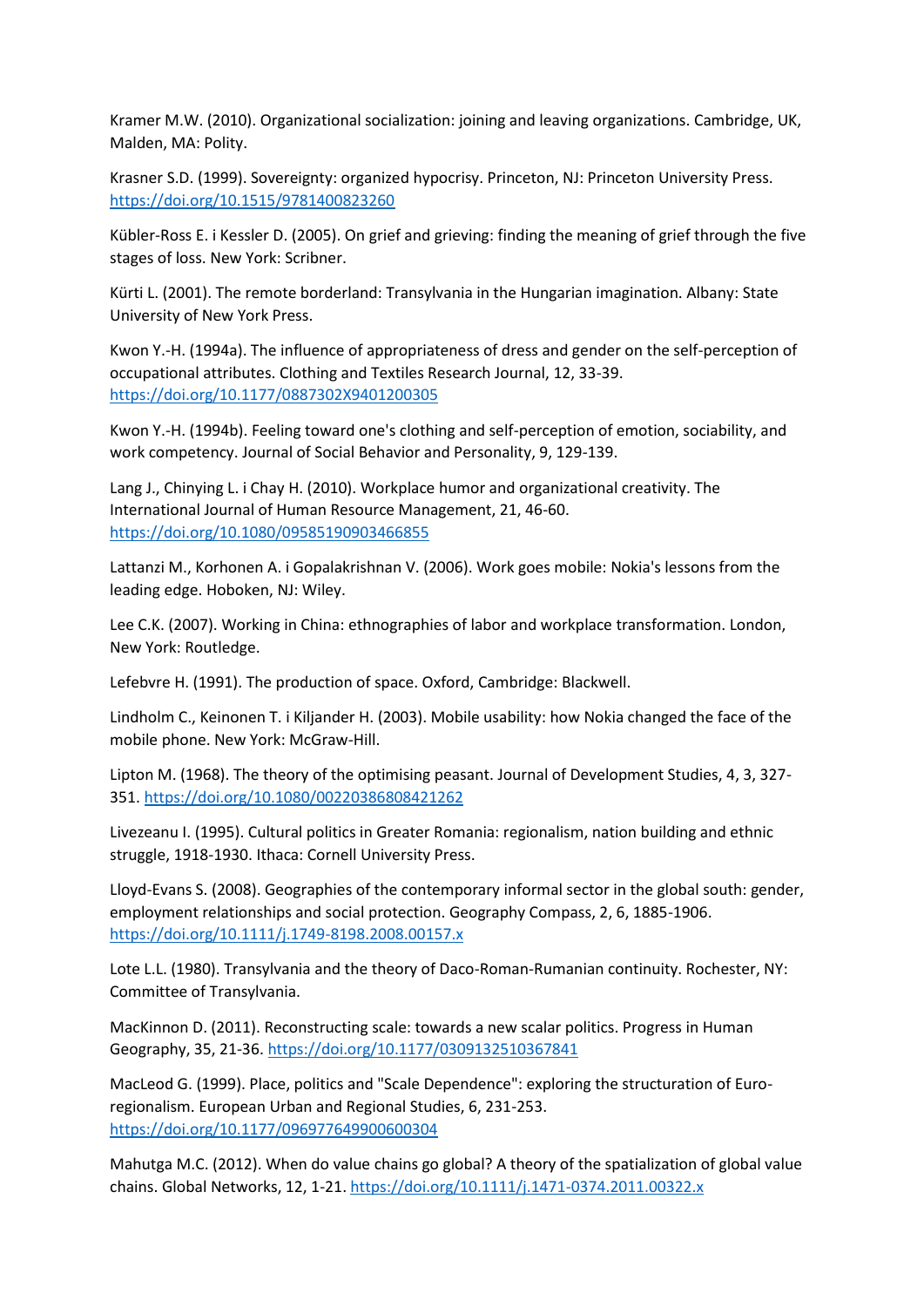Malinowski B. (1922). Argonauts of the western Pacific; an account of native enterprise and adventure in the archipelagoes of Melanesian New Guinea. London, New York: G. Routledge & Sons; E.P. Dutton & Co [wyd. pol. Argonauci zachodniego Pacyfiku, przeł. B. Olszewska-Dyoniziak i S. Szynkiewicz, WN PWN, Warszawa 1981-2005].

Marshall D. (2005). Food as ritual, routine or convention. Consumption, Markets and Culture, 8, 69- 85. <https://doi.org/10.1080/10253860500069042>

Marks K. (2001). Capital: a critique of political economy. London: Electric Book Co [wyd. pol. Kapitał krytyka ekonomii politycznej, przekład zbiorowy, KiW, Warszawa 1951].

Mathijs E. i Noev N. (2004). Subsistence farming in Central and Eastern Europe: empirical evidence from Albania, Bulgaria, Hungary and Romania. Eastern European Economics, 42, 72-89. <https://doi.org/10.1080/00128775.2004.11041093>

Mauss M. (1960). Une catégorie de l'esprit humain: la notion de personne, celle de "moi". Sociologie et anthropologie, 331-362.

Mayer P. (1971). Townsmen or tribesmen. Cape Town: Oxford University Press.

McAdams D.P., Reynolds J., Lewis M. i Bowman P.J. (2001). When bad things turn good and good things turn bad: sequences of redemption and contamination in life narrative and their relation to psychosocial adaptation in midlife adults and in students. Personality and Social Psychology Bulletin, 27, 474-485. <https://doi.org/10.1177/0146167201274008>

McLuhan M. i Powers B.R. (1989). The global village: transformations in world life and media in the 21st century. New York: Oxford University Press.

Mendelski M. (2011a). Romanian rule of law reform: a two-dimensional approach. W: P.E. Sum i R.F. King (red.). Romania under Basescu: aspirations, achievements and frustrations during his first presidential term. Lanham, MD: Lexington Books.

Mendelski M. (2011b). Rule of law reforms in the shadow of clientelism: the limits of the EU's transformative power in Romania. Polish Sociological Review, 2, 235-253.

Mendieta E. (2007). Global fragments: globalizations, Latinamericanisms, and critical theory. Albany, NY: State University of New York Press.

Merton R.K. (1968). Social theory and social structure. New York: Free Press.

Merziger P. (2007). Humour in Nazi Germany: resistance and propaganda? The popular desire for an all-embracing laughter. International Review of Social History, 52, 275-290. <https://doi.org/10.1017/S0020859007003240>

Milberg W.S. i Winkler D. (2013). Outsourcing economics: global value chains in capitalist development. Cambridge, New York: Cambridge University Press. <https://doi.org/10.1017/CBO9781139208772>

Mills M.B. (1999). Thai women in the global labor force: consuming desires, contested selves. New Brunswick, NJ: Rutgers University Press.

Mills M.B. (2005). Engendering discourses of displacement: contesting mobility and marginality in rural Thailand. Ethnography, 6, 385-419. <https://doi.org/10.1177/1466138105060763>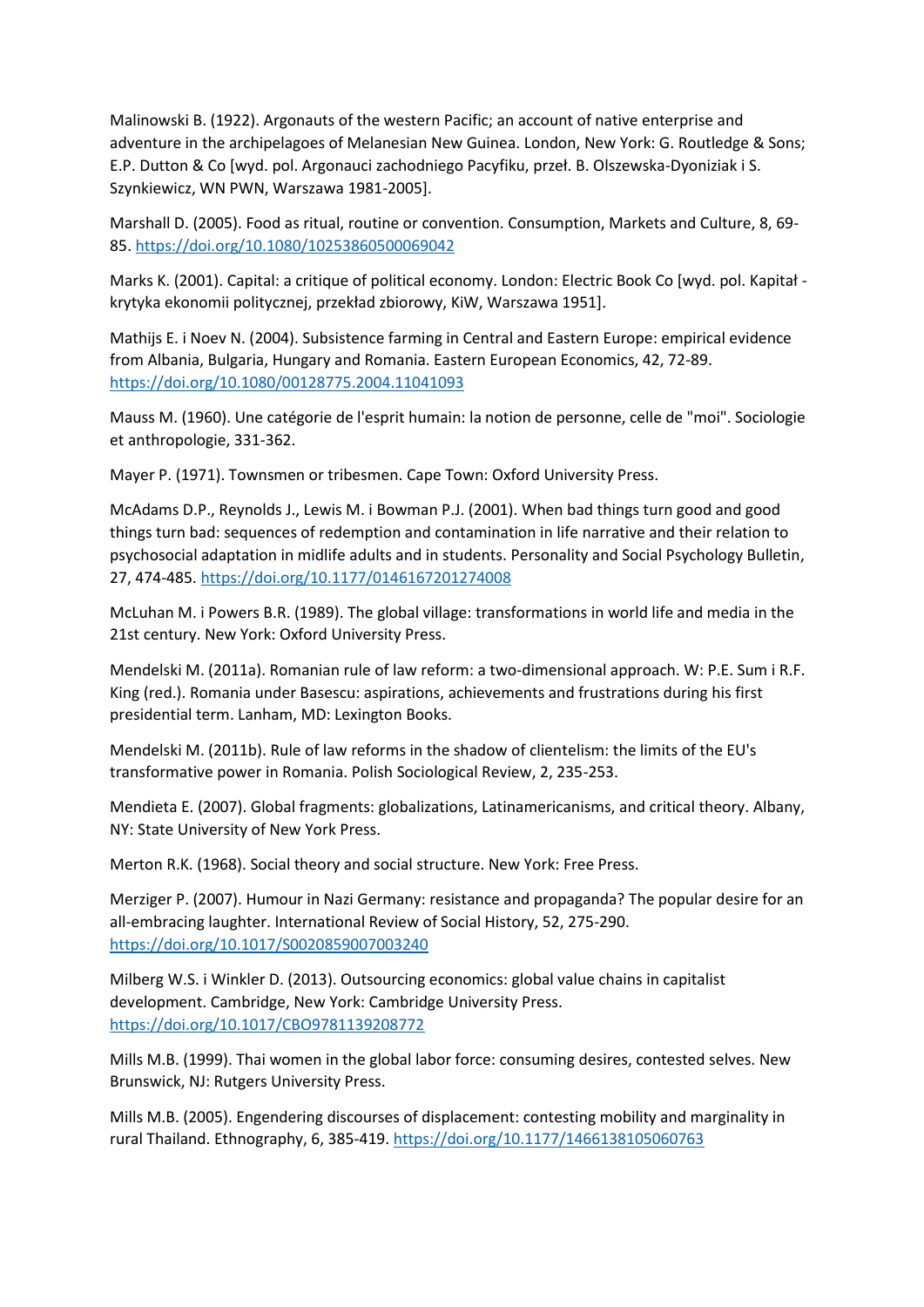Mitchell C.J.A. (1998). Entrepreneurialism, commodification and creative destruction: a model of post-modern community development. Journal of Rural Studies, 14, 273-286. [https://doi.org/10.1016/S0743-0167\(98\)00013-8](https://doi.org/10.1016/S0743-0167(98)00013-8)

Mitchell J.C. (1969). Social networks in urban situations: analyses of personal relationships in Central African towns. Manchester: Manchester U.P.

Mitu S. (2001). National identity of Romanians in Transylvania. Budapest, New York: Central European University Press.

Moeran B. (2007). Marketing scents and the anthropology of smell. Social Anthropology, 15, 153- 168. <https://doi.org/10.1111/j.0964-0282.2007.00014.x>

Moga L.M., Antohi V.M. i Neculiţă M. (2012). Usage of the European Funds for agricultural and countryside development in Romanian rural areas. European Journal of Interdisciplinary Studies, 4, 56-65.

Moliterno T.P. i Mahony D.M. (2011). Network theory of organization: a multilevel approach. Journal of Management, 37, 443-467. <https://doi.org/10.1177/0149206310371692>

Mollona M. (2009). Made in Sheffield: an ethnography of industrial work and politics. New York: Berghahn Books.

Moody K. (2001). Workers in a lean world: unions in the international economy. London, New York: Verso.

Mooij J.E., Bryceson D. i Kay C. (2000). Disappearing peasantries? Rural labour in Africa, Asia and Latin America. London: Intermediate Technology Publications. <https://doi.org/10.3362/9781780440118>

Moorhouse A. i Caltabiano M.L. (2007). Resilience and unemployment: exploring risk and protective influences for the outcome variables of depression and assertive job searching. Journal of Employment Counseling, 44, 115-125. <https://doi.org/10.1002/j.2161-1920.2007.tb00030.x>

Mungiu-Pippidi A. (2007). Is East-Central Europe backsliding? EU accession is no "end of history". Journal of Democracy, 18, 8-16.

Murphy C. (2006). The United Nations Development Programme: a better way?. Cambridge, New York: Cambridge University Press. <https://doi.org/10.1017/CBO9780511618000>

Murphy L. (2011). Tourist shopping villages: forms and functions. New York: Routledge. <https://doi.org/10.4324/9780203834824>

Nadeem S. (2009). The uses and abuses of time: globalization and time arbitrage in India's outsourcing industries. Global Networks, 9, 20-40. [https://doi.org/10.1111/j.1471-](https://doi.org/10.1111/j.1471-0374.2009.00240.x) [0374.2009.00240.x](https://doi.org/10.1111/j.1471-0374.2009.00240.x)

Neamtu G., Bolovan I.B., Liviu M., Kardyi D. i Maxim M. (2004). The revolution of 1848-1849 in Transylvania: contributions to the history of mentalities and of the social imaginary. Cluj-Napoca: Romanian Cultural Institute.

Nederveen Pieterse J. (2004). Globalization or empire?. New York: Routledge. <https://doi.org/10.4324/9780203488843>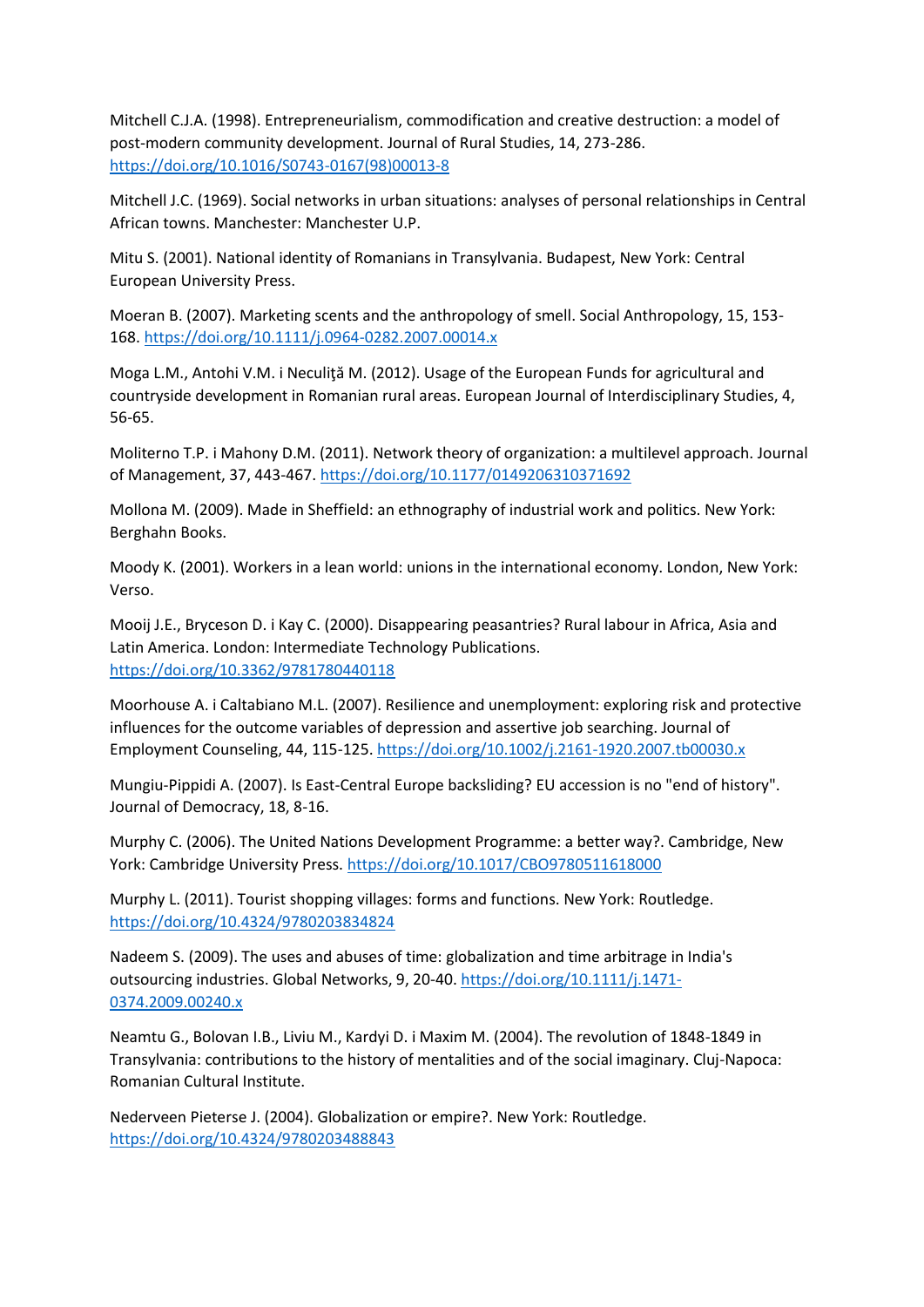Negrescu D. (1999). A decade of privatization in Romania. Delegation of European Commision, Working Paper no. 13/October 1999.

Nelson D.L. (1987). Organizational socialization: A stress perspective. Journal of Organizational Behavior, 8, 311-324. <https://doi.org/10.1002/job.4030080404>

Noutcheva G. i Bechev D. (2008). The successful laggards: Bulgaria and Romania's accession to the EU. East European Politics and Societies, 22, 114-144. <https://doi.org/10.1177/0888325407311793>

Nowak J. (2011). Społeczne reguły pamiętania: antropologia pamięci zbiorowej. Kraków: Zakład Wydawniczy "Nomos".

Office for Labour Force Migration (2006). Liberalization of labour market in Romania. Opportunities and Risks. Dokument roboczy.

Old habits (1998). The Economist Europe, 25.06.1998.

Ong A. i Collier S.J. (2005). Global assemblages: technology, politics, and ethics as anthropological problems. Malden, MA: Blackwell Publishing.

Oritz S. (2005). Decisions and choices: the rationality of economic actors. W: J.G. Carrier (red.), A handbook of economic anthropology. Cheltenham, UK, Northampton, MA: Edward Elgar, 61-77. <https://doi.org/10.4337/9781845423469.00012>

Ornston D. (2006). Reorganising adjustment: Finland's emergence as a high technology leader. West European Politics, 29, 784-801. <https://doi.org/10.1080/01402380600842411>

Oushakine S.A. (2011). Laughter under socialism: exposing the ocular in Soviet jocularity. Slavic Review, 70, 247-255. <https://doi.org/10.5612/slavicreview.70.2.0247>

Pachucki M.A. i Breiger R.L. (2010). Cultural holes: beyond relationality in social networks and culture. Annual Review of Sociology, 36, 205-224. <https://doi.org/10.1146/annurev.soc.012809.102615>

Page J. (2004). Implementing lean manufacturing techniques: making your system lean and living with it. Cincinnati: Hanser Gardner Publications.

Palpacuer F. (2000). Competence-based strategies and global production networks. Competition and Change, 4, 353-400. <https://doi.org/10.1177/102452940000400401>

Pando (2012). Pando networks releases global Internet speed study. [http://chartsbin.com/view/2484;](http://chartsbin.com/view/2484) 10.11.2012.

Park C.L., Cohen L.H. i Murch R.L. (1996). Assessment and prediction of stress-related growth. Journal of Personality, 64, 71-105. <https://doi.org/10.1111/j.1467-6494.1996.tb00815.x>

Pascu S. (1982). A history of Transylvania. Detroit: Wayne State University Press.

Paus E. (2012). Confronting the middle income trap: insights from small latecomers. Studies in Comparative International Development, 47, 115-138. <https://doi.org/10.1007/s12116-012-9110-y>

Pauw de W. (2008). Expert report on the fight against corruption/ cooperation and verification mechanism. www.economist.com; 03.07.2008.

Pavlínek P. (2004). Regional development implications of FDI in Central Europe. European Urban and Regional Studies, 11, 47-70. <https://doi.org/10.1177/0969776404039142>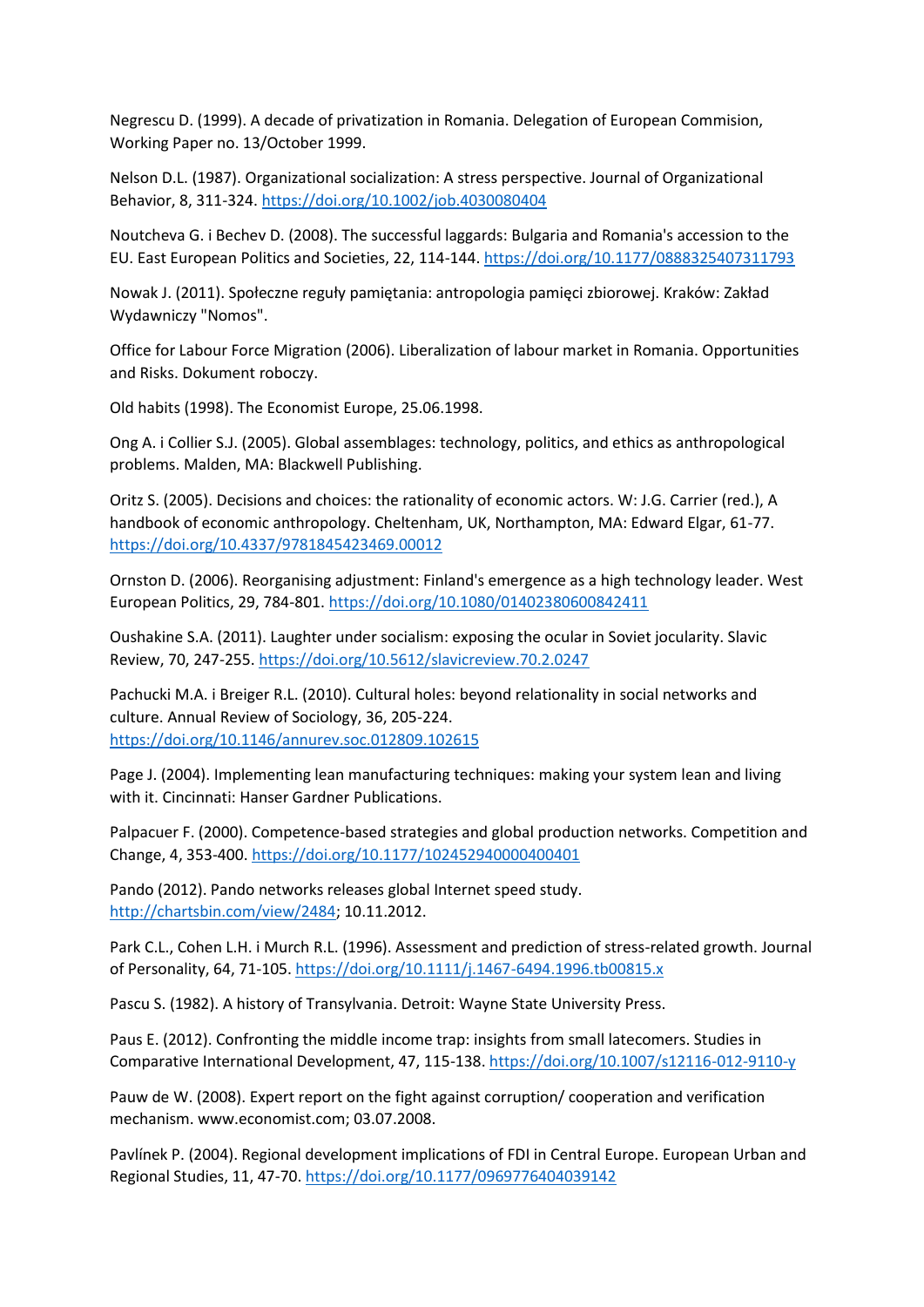Peluchette J.V. i Karl K. (2007). The impact of workplace attire on employee self-perceptions. Human Resource Development Quarterly, 18, 345-360. <https://doi.org/10.1002/hrdq.1208>

Pettigrew A.M. (1979). On studying organizational cultures. Administrative Science Quarterly, 24, 570-581. <https://doi.org/10.2307/2392363>

Philbin T. (1996). Cop speak: the lingo of law enforcement and crime. New York: J. Wiley.

Phinnemore D. (2001). Romania and Euro-Atlantic integration since 1989: a decade of frustration? W: D. Phinnemore i D. Light (red.). Post-communist Romania: coming to terms with transition. New York: Palgrave-Macmillan. [https://doi.org/10.1057/9780333977910\\_13](https://doi.org/10.1057/9780333977910_13)

Pîrvu G., Gruescu R. i Nanu R. (2008). Romania's strategy of attraction of foreign investments. Annals of the University of Petroșani: Economics, 8, 87-94.

Polanyi K. (1957). The great transformation. Boston: Beacon Press [wyd. pol. Wielka transformacja, przeł. M. Zawadzka, WN PWN, Warszawa 2010].

Popescu R. i Ungureanu E. (2008). Analysis of the situation of Romanian industrial parks. MPRA Paper, 11123, Munich.

Pun N. (2005). Made in China: women factory workers in a global workplace. Durham, Hong Kong: Duke University Press, Hong Kong University Press.

Pun N. i Smith C. (2007). Putting transnational labour process in its place: the dormitory labour regime in post-socialist China. Work, Employment and Society, 21, 27-45. <https://doi.org/10.1177/0950017007073611>

Pun N. i Yuen-Tsang A.W.K. (2011). The challenges of corporate social responsibility (CSR) multistakeholder practices: searching for a new occupational social work model in China. China Journal of Social Work, 4, 57-68. <https://doi.org/10.1080/17525098.2011.563946>

Quayle Q. (2005). I am optimistic about Romania's Future. Romanian Journal of Political Sciences, 5, 9-12.

Quinn B.A. (2000). The paradox of complaining: law, humor, and harassment in the everyday work world. Social Inquiry, 25, 1151-1185. <https://doi.org/10.1111/j.1747-4469.2000.tb00319.x>

Radulescu D.M. (2003). An assessment of fiscal sustainability in Romania. Post-Communist Economies, 15, 259-275. <https://doi.org/10.1080/14631370308098>

Rafaeli A., Dutton J., Harquail C.V. i Mackie-Lewis, S. (1997). Navigating by attire: the use of dress by female administrative employees. Academy of Management Journal, 40, 9-45. <https://doi.org/10.2307/257019>

Realitatea.net (2011). Politicienii, despre fabrica Nokia de la Jucu, în 2008: Este viitorul României. [http://www.realitatea.net/politicienii-despre-fabrica-de-la-jucu-in-2008-acesta-este](http://www.realitatea.net/politicienii-despre-fabrica-de-la-jucu-in-2008-acesta-este-viitorulromaniei_874855.html)[viitorulromaniei\\_874855.html.](http://www.realitatea.net/politicienii-despre-fabrica-de-la-jucu-in-2008-acesta-este-viitorulromaniei_874855.html)

Reuters (2007). Ford offers \$78 mln for Romanian carmaker. <http://www.reuters.com/article/2007/09/07/ford-romania-idUSL0789400020070907>

Ridder de D.T., Lensvelt-Mulders G., Finkenauer C., Stok F.M. i Baumeister R.F. (2012). Taking stock of self-control: a meta-analysis of how trait self-control relates to a wide range of behaviors. Personality and Social Psychology Review, 16, 76-99. <https://doi.org/10.1177/1088868311418749>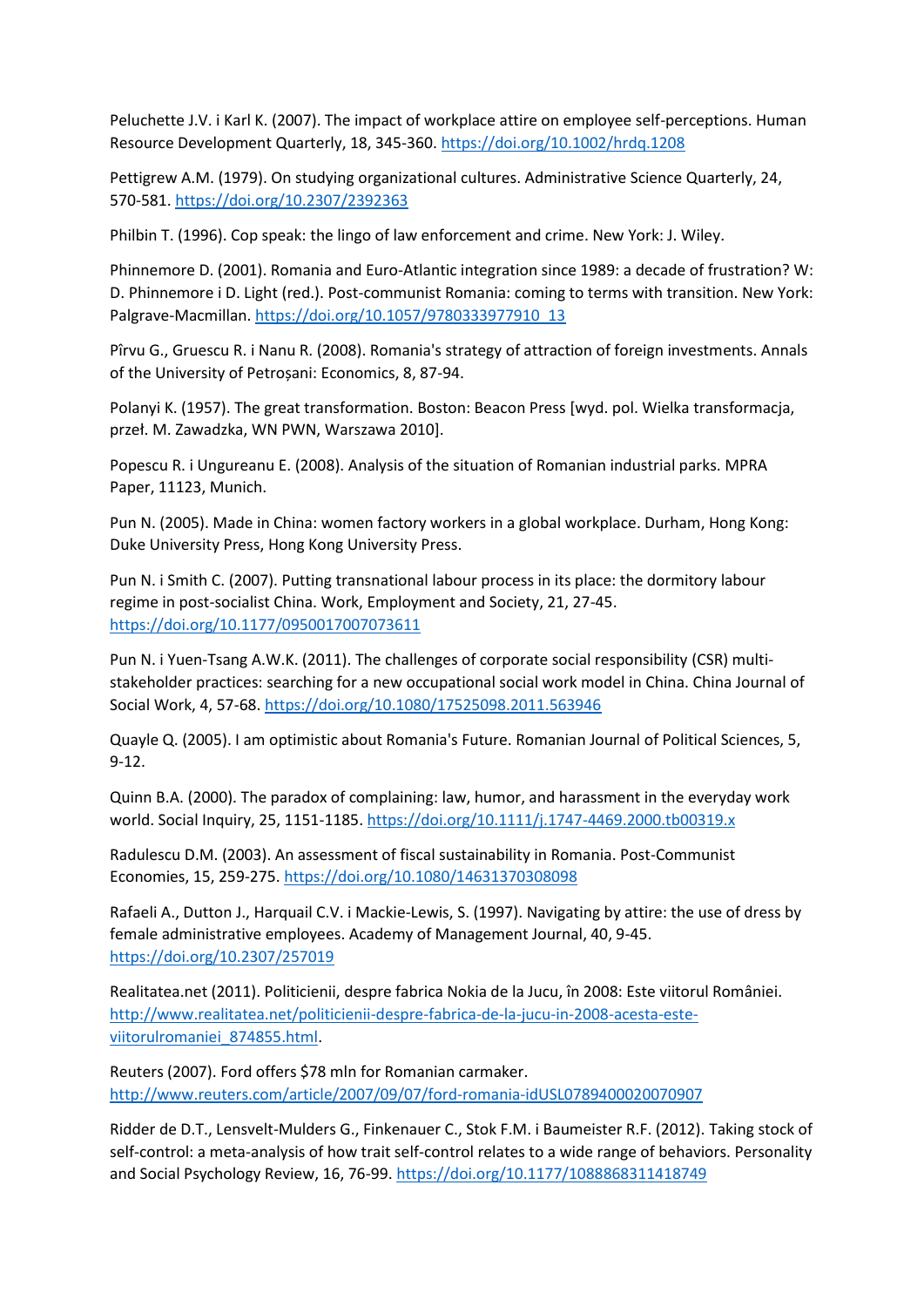Rifkin J. (1995). The end of work: the decline of the global labor force and the dawn of the postmarket era. New York: G.P. Putnam's Sons.

Riordan M. i Williamson O.E. (1985). Asset specificity and economic organization. International Journal of Industrial Organization, 3, 365-378. [https://doi.org/10.1016/0167-7187\(85\)90030-X](https://doi.org/10.1016/0167-7187(85)90030-X)

Ritzer G. (1993). The McDonaldization of society: an investigation into the changing character of contemporary social life. Thousand Oaks: Pine Forge Press.

Ritzer G. (2012). Globalization. A basic text. Chicester: Wiley. <https://doi.org/10.1002/9780470670590.wbeog260>

Robinson W.I. (2003). Transnational conflicts: Central America, social change, and globalization. London, New York: Verso.

Roman D. (2003). Fragmented identities: popular culture, sex, and everyday life in postcommunist Romania. Lanham: Lexington Books.

Rosenberg J. (2005). Globalization theory: a post mortem. International politics, 421, 2-74. <https://doi.org/10.1057/palgrave.ip.8800098>

Rousseau M. (2011). Post-Fordist urbanism in France's poorest city: gentrification as local capitalist strategy. Critical Sociology, 38, 49-69. <https://doi.org/10.1177/0896920511405231>

Roy D.F. (1960). "Banana time": job satisfaction and informal interaction. Indianapolis, IN: Bobbs-Merrill.

Rudra N. (2008). Globalization and the race to the bottom in developing countries: who really gets hurt?. Cambridge, UK, New York: Cambridge University Press. <https://doi.org/10.1017/CBO9780511491870>

Rumuński Narodowy Instytut Statystyczny (2010). Fisa Localitati - Jucu.

Rumuński Narodowy Instytut Statystyczny (2011). The trading balance sheet of Romania - two decades with an annual adverse sold. Romanian Statistical Review, 2.

Sadri G. i Robertson I.T. (1993). Self-efficacy and work-related behaviour: a review and meta-analysis. Applied Psychology, 42, 139-152. <https://doi.org/10.1111/j.1464-0597.1993.tb00728.x>

Salzinger L. (2003). Genders in production: making workers in Mexico's global factories. Berkeley: University of California Press.

Sandu D. ( 2005). Emerging transnational migration from Romanian villages. Current Sociology, 53, 555-582. <https://doi.org/10.1177/0011392105052715>

Sassen S. (1991). The global city: New York, London, Tokyo. Princeton, NJ: Princeton University Press.

Sassen S. (1996). Losing control?: sovereignty in an age of globalization. New York: Columbia University Press.

Sassen S. (2007). Sociology of globalization. New York: W.W. Norton.

SAT. 1 (2008). Magazin.<https://www.youtube.com/watch?v=L0PQ7u7Mprg>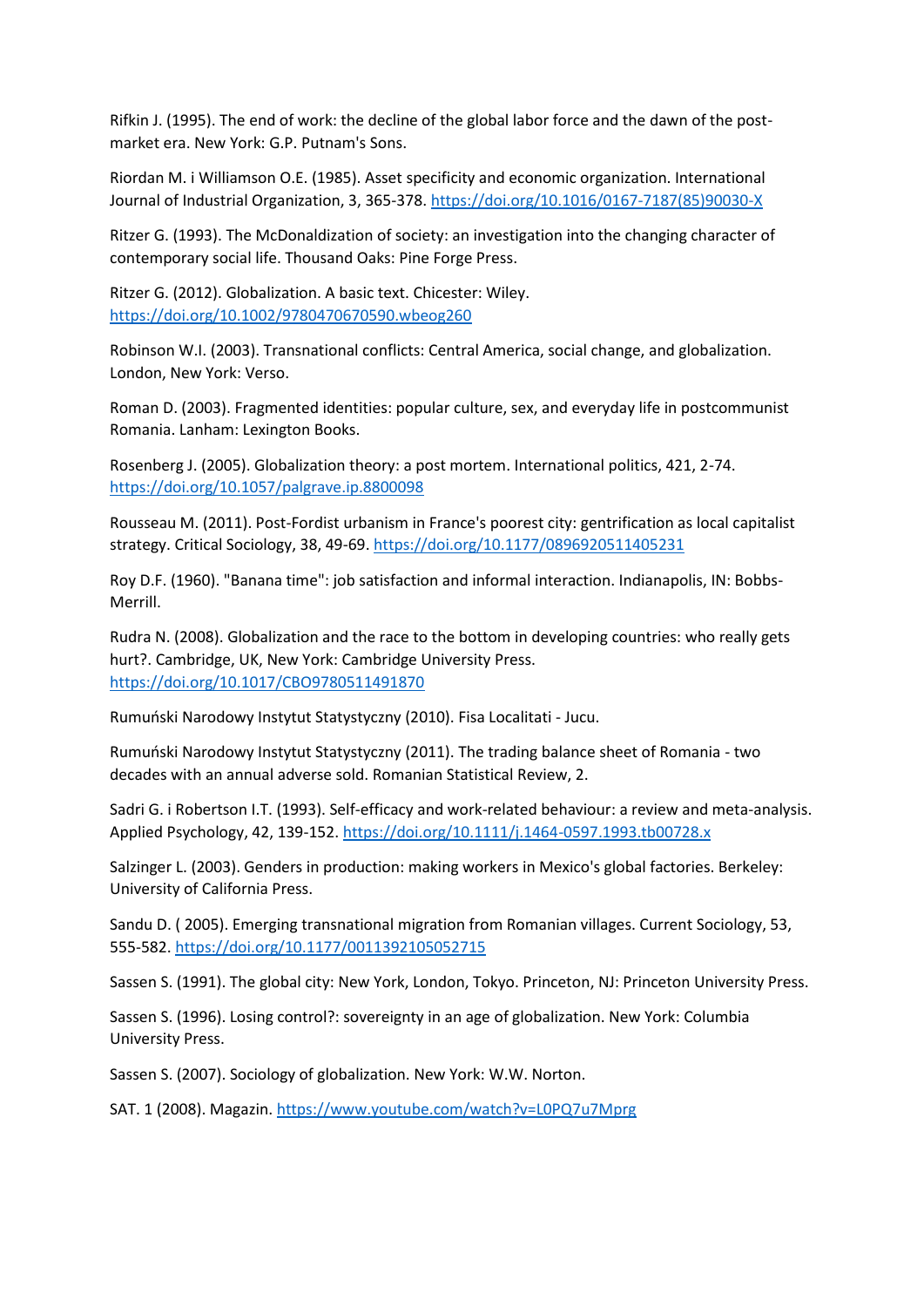Schaubroeck J. i Merritt D.E. (1997). Divergent effects of job control on coping with work stressors: the key role of self-efficacy. Academy of Management Journal, 40, 738-754. <https://doi.org/10.2307/257061>

Schor J. (1991). The overworked American: the unexpected decline of leisure. New York, NY: Basic Books.

Seeth H.T., Chachnov S., Surinov A. i von Braun J. (1998). Russian poverty: muddling through economic transition with garden plots. World Development, 26, 1611-1624. [https://doi.org/10.1016/S0305-750X\(98\)00083-7](https://doi.org/10.1016/S0305-750X(98)00083-7)

Sennett R. (1999). The corrosion of character: the personal consequences of work in the new capitalism. New York, NY: Norton.

Sennett R. (2006). The culture of the new capitalism. New Haven: Yale University Press.

Silver B.J. (2003). Forces of labor: workers' movements and globalization since 1870, Cambridge, New York: Cambridge University Press [wyd. pol. Globalny proletariat: ruchy pracownicze i globalizacja po 1870 r., przeł. M. Starnawski, IW Książka i Prasa, Warszawa 2009]. <https://doi.org/10.1017/CBO9780511615702>

Sinn H.-W. i Weichenrieder A.J. (1997). Foreign direct investment, political resentment and the privatization process in eastern Europe. Economic Policy, 12, 177-210. [https://doi.org/10.1111/1468-](https://doi.org/10.1111/1468-0327.00019) [0327.00019](https://doi.org/10.1111/1468-0327.00019)

Sjöblom P.A. i Terhi H.U. (2013). Names in the economy: cultural prospects. Newcastle: Cambridge Scholars Publishing.

Sklair L. (1991). Sociology of the global system. Baltimore: Johns Hopkins University Press.

Sklair L. (2001).The transnational capitalist class. Oxford, Malden: Blackwell.

Smith M.D., Krannich R.S. i Hunter L.M. (2001). Growth, decline, stability, and disruption: a longitudinal analysis of social well-being in four western rural communities. Rural Sociology, 66, 425- 450. <https://doi.org/10.1111/j.1549-0831.2001.tb00075.x>

Smith N. i Dennis W. (1987). The restructuring of geographical scale: coalescence and fragmentation of the northern core region. Economic Geography, 63, 160-182. <https://doi.org/10.2307/144152>

Snell-Hornby M. (1999). Communicating in the global village: on language, translation and cultural identity. Current Issues In Language and Society, 6, 103-120. <https://doi.org/10.1080/13520529909615539>

Solomon M.R. i Schopler J. (1982). Self-Consciousness and Clothing. Personality and Social Psychology Bulletin, 8, 508-514. <https://doi.org/10.1177/0146167282083018>

Spendzharova A.B. (2003). Bringing Europe in? The impact of EU conditionality on Bulgarian and Romanian politics. Southeast European Politics, 4, 141-153.

Spradley J.P. (1980). Participant observation. New York: Holt, Rinehart and Winston.

Stănescu C. i Nedelescu D. (2008). Evolution of the foreign direct investment in Romanian economy. Stiinte Economice, XVII, 170-176.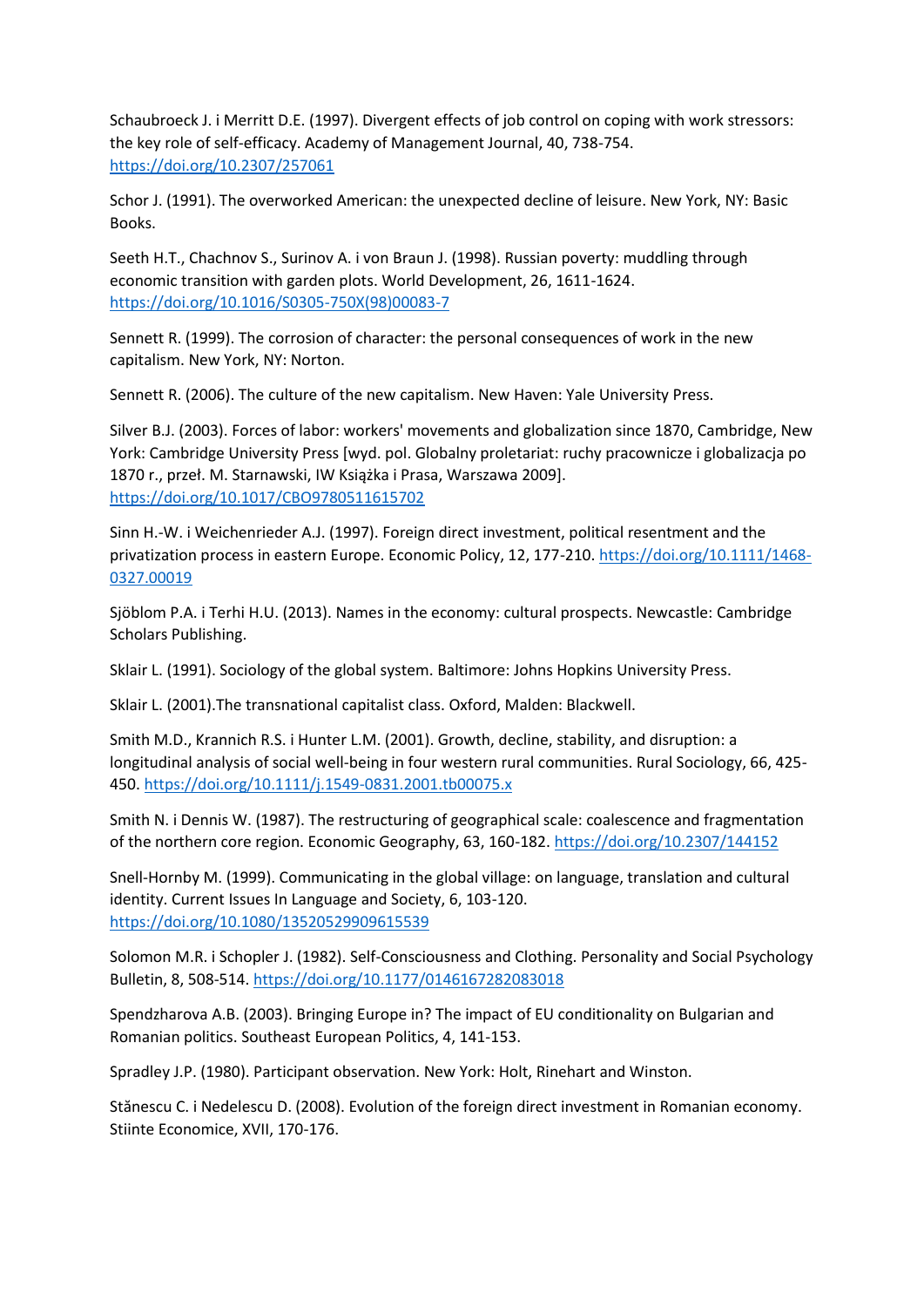Staritz C. (2011). Making the cut? Low-income countries and the global clothing value chain in a postquota and post-crisis world. Washington, DC: World Bank. [https://doi.org/10.1596/978-0-8213-8636-](https://doi.org/10.1596/978-0-8213-8636-1) [1](https://doi.org/10.1596/978-0-8213-8636-1)

Stefan L. i Soarin I. (2011). Nations in transit: Romania. Freeedom House.

Steinbock D. (2001). The Nokia revolution: the story of an extraordinary company that transformed an industry. New York: AMACOM.

Steinbock D. (2005). The mobile revolution: the making of mobile services worldwide. London: Kogan Page.

Stettes O. (2008). Social plan for redundant workers agreed at Nokia plant in Bochum. [http://www.eurofound.europa.eu/eiro/2008/05/articles/de0805019i.htm.](http://www.eurofound.europa.eu/eiro/2008/05/articles/de0805019i.htm)

Stevenson W.B. (1993). Organization design. W: R.T. Golembiewski (red.) Handbook of organizational behavior. New York: M. Dekker.

Stiglitz J.E. (2002). Globalization and its discontents. New York: W.W. Norton [wyd. pol. Globalizacja, przeł. H. Simbierowicz, WN PWN, Warszawa 2012]. Stiglitz J.E. i Charlton A. (2005). Fair trade for all: how trade can promote development. Oxford, New York: Oxford University Press.

Stillo J. (2012). The Romanian tuberculosis epidemic as a symbol of public health. W: P.E. Sum i R.F. King (red.), Romania under Basescu: aspirations, achievements and frustrations during his first presidential term. Lanham, MD: Lexington Books.

Stoica C.A. (2004). From good communists to even better capitalists? Entrepreneurial pathways in post-socialist Romania. East European Politics and Societies, 18, 236-277. <https://doi.org/10.1177/0888325403259864>

Sturgeon T.J. (2002). Modular production networks: a new American model of industrial organization. Industrial and Corporate Change, 11, 451-496. <https://doi.org/10.1093/icc/11.3.451>

Sturgeon T.J. (2008). From commodity chains to value chains: interdisciplinary theory building in an age of globalization. Industry Studies Association Working Paper Series, 32, 2.

Sturgeon T.J. i Biesebroeck J.V. (2009). Crisis and protection in the automotive industry: a global value chain perspective. Washington, DC: The World Bank. <https://doi.org/10.1596/1813-9450-5060>

Sum P.E. i King R.F. (2011). Introduction: triage democratization. W: P.E. Sum i R.F. King (red.), Romania under Basescu: aspirations, achievements and frustrations during his first presidential term. Lanham, MD: Lexington Books.

Susarla A., Barua A. i Whinston A.B. (2009). A transaction cost perspective of the "Software as a Service" business model. Journal of Management Information Systems, 26, 205-240. <https://doi.org/10.2753/MIS0742-1222260209>

Swap W.C. (1977). Interpersonal attraction and repeated exposure to rewarders and punishers. Personality and Social Psychology Bulletin 3, 248-251. <https://doi.org/10.1177/014616727700300219>

Swyngedouw E. (2000). Authoritarian governance, power, and the politics of rescaling. Environment and Planning, 18, 63-76. Syrett M. i Devine M. (2012). Managing uncertainty: strategies for surviving and thriving in turbulent times. London: Economist. <https://doi.org/10.1068/d9s>

Szacki J. (1981). Historia myśli socjologicznej. Warszawa: Państwowe Wydawnictwo Naukowe.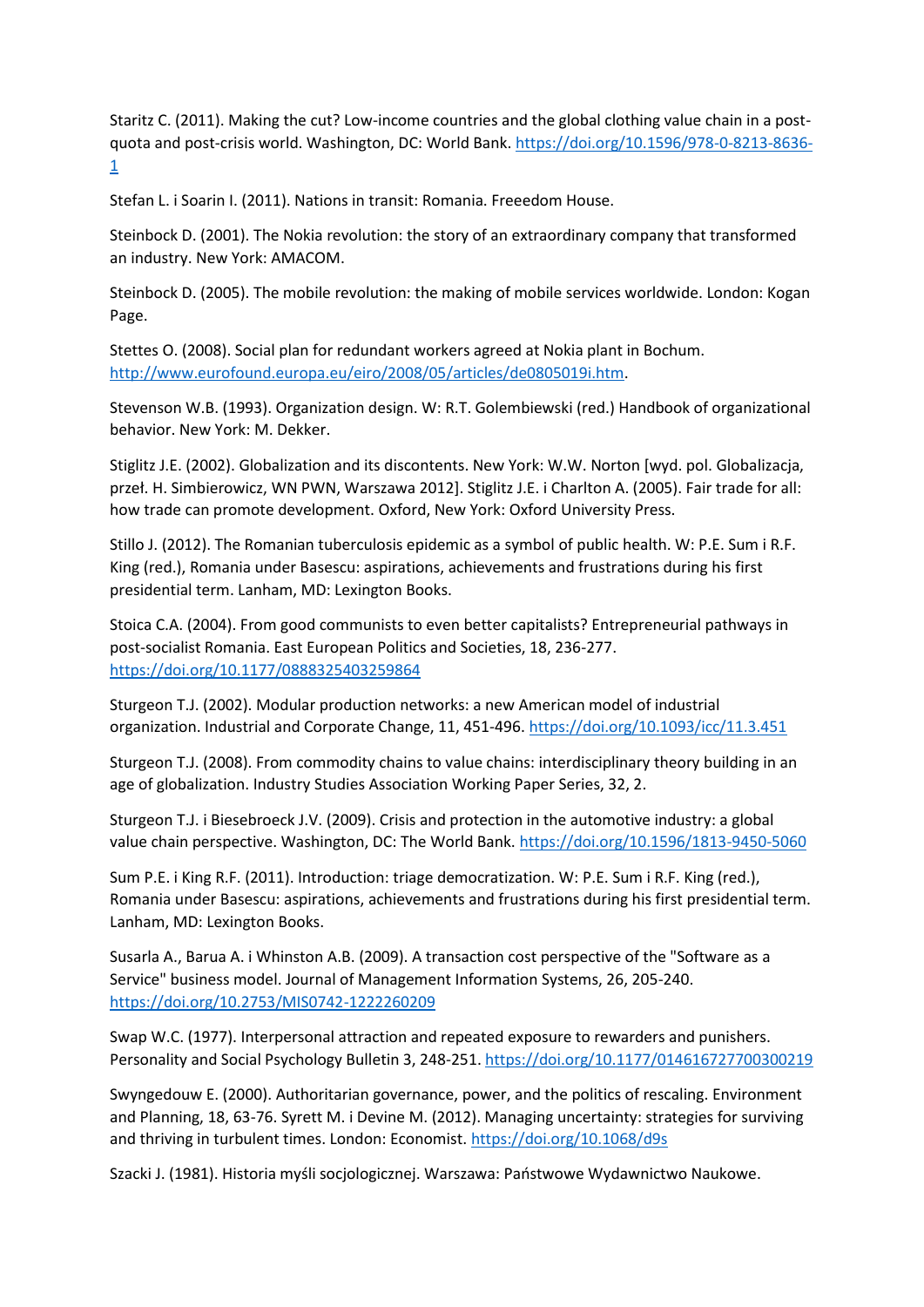Tache I. (2008). The mass privatization process in Romania: a case of failed Anglo-Saxon capitalism. Brasov: Transilvania University of Brasov.

Taormina R.J. (2009). Organizational socialization: the missing link between employee needs and organizational culture. Journal of Managerial Psychology, 24, 650-676. <https://doi.org/10.1108/02683940910989039>

Taylor P. i Bain P. (2008). United by a common language? Trade union responses in the UK and India to call centre offshoring. Antipode, 40, 131-154. <https://doi.org/10.1111/j.1467-8330.2008.00567.x>

Tedeschi R. i Calhoun L.G. (1995). Trauma and transformation growing in the aftermath of suffering. <https://doi.org/10.4135/9781483326931>

Terrion J.L. i Ashforth B.E. (2002). From 'I' to 'we': the role of put-down humor and identity in the development of a temporary group. Human Relations, 55, 55-88. <https://doi.org/10.1177/0018726702055001606>

The logic of Logan: success on four wheels (2008). The Economist Europe, 29.05.2008.

Theodore H.V.L. (1961). Russian peasants in the factory 1892-1904. The Journal of Economic History, 21, 61-80. <https://doi.org/10.1017/S0022050700111015>

Tomlinson J. (1999). Globalization and culture. Chicago: University of Chicago Press.

Tönnies F. (1934). Community and society. New York: Harper.

Torres M. (2011). Capital, family or community in postsocialist rural Romania: inequalities and equalities. W: D. Kaneff i F. Pine (red.), Global connections and emerging inequalities in Europe: perspectives on poverty and transnational migration. London, New York: Anthem Press.

Trofor A., Mihaltan F., Mihaicuta S. i Lotretan L. (2009). Smoking cessation and prevention for young people-Romanian expertise. Pneumologia (Bucharest, Romania), 58, 72-78.

Tsai S.-S.H. (2005). Lee Teng-hui and Taiwan's quest for identity. New York: Palgrave Macmillan. <https://doi.org/10.1057/9781403977175>

Tsing A. (2000). The global situation. Cultural Anthropology, 15, 3, 327-360. <https://doi.org/10.1525/can.2000.15.3.327>

Tsing A. (2005). Friction: an ethnography of global connection. Princeton, NJ: Princeton University Press.

Uchitelle L. (2006). The disposable American: layoffs and their consequences. New York: Knopf.

United Nations Conference on Trade and Development (2012a). Goods and services trade balance indicators.

United Nations Conference on Trade and Development (2012b). Inward and outward foreign direct investment flows, annual, 1970-2011.

United Nations Conference on Trade and Development (2013). Global value chains: investment and trade for development.

Urry J. (1995). Consuming places. London, New York: Routledge.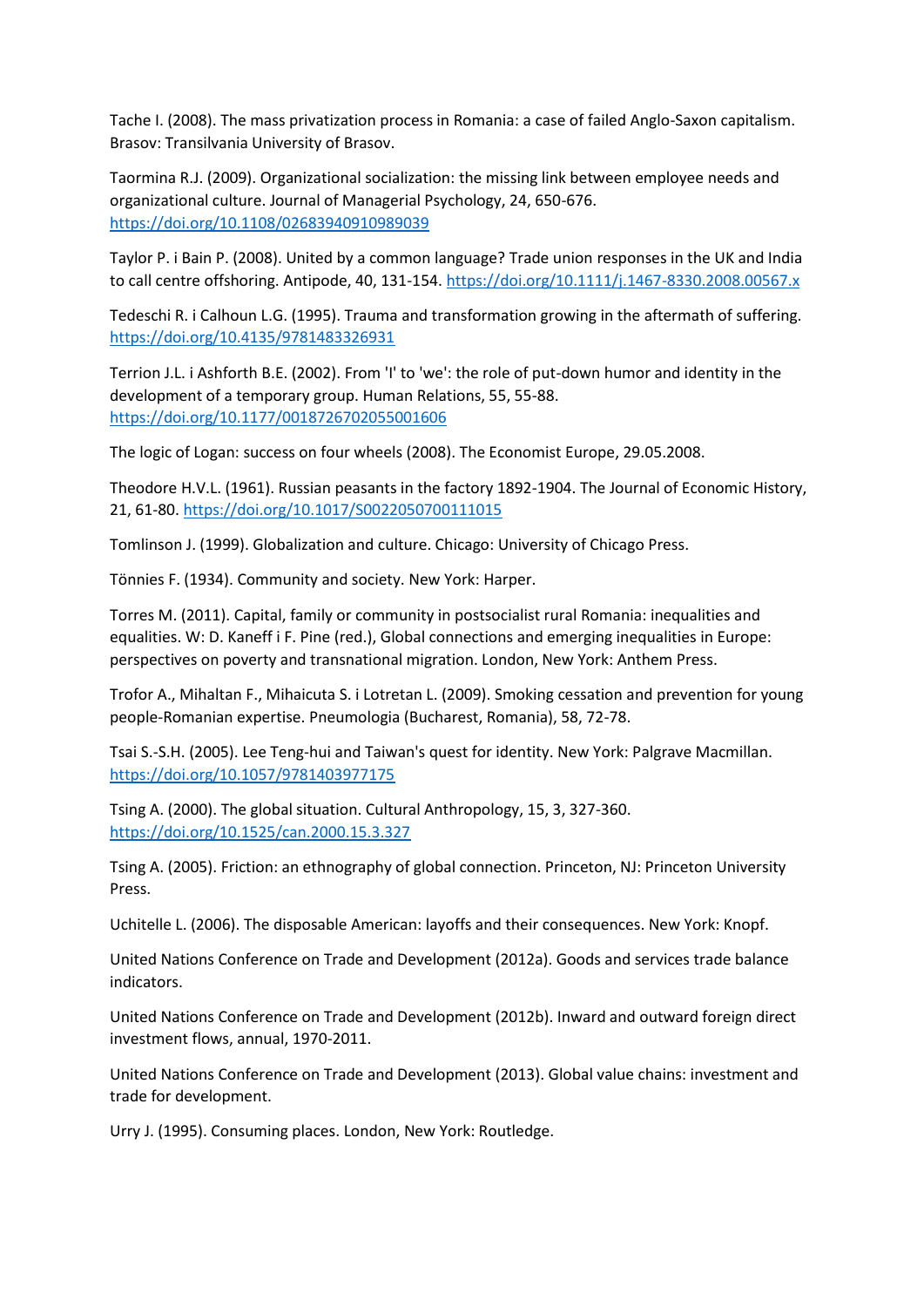Vardaman J.M., Amis J.M., Dyson B.P., Wright P.M. i Van de Graff Randolph R. (2012). Interpreting change as controllable: The role of network centrality and self-efficacy. Human Relations, 65, 835- 859. <https://doi.org/10.1177/0018726712441642>

Verdery K. (1983). Transylvanian villagers: three centuries of political, economic, and ethnic change. Berkeley: University of California Press.

Verdery K. (2003). The vanishing hectare: property and value in post-socialist Transylvania. Ithaca: Cornell University Press.

Verdery K. i Humphrey C. (2004). Property in question: value transformation in the global economy. Oxford: Berg Publishers.

Vidich A.J. i Bensman J. (1968). Small town in mass society; class, power and religion in a rural community, Princeton. NJ: Princeton University Press.

Vlase I. (2012). Gender and migration-driven changes in rural Eastern Romania. Migrants' perspectives. International Review of Social Research, 2, 21-38. [https://doi.org/10.1515/irsr-2012-](https://doi.org/10.1515/irsr-2012-0014) [0014](https://doi.org/10.1515/irsr-2012-0014)

Wade R. (1978). A "Returns To Labour" Theory of peasant household organisation. Sociologia Ruralis, 18, 23-39. <https://doi.org/10.1111/j.1467-9523.1978.tb00233.x>

Wallendorf M. i Arnould E.J. (1991). "We Gather Together": consumption rituals of Thanksgiving Day. Journal of Consumer Research, 18, 13-31. <https://doi.org/10.1086/209237>

Wallerstein I.M. (1974). The modern world-system. New York: Academic Press.

Wallerstein I.M. (2000). The essential Wallerstein. New York: New Press.

Wallerstein I.M. i Hopkins T.K. (2000). Commodity chains in the world-economy prior to 1800. W: I.M. Wallerstein (red.), The essential Wallerstein. New York: New Press.

Warren R.L. (1978). The community in America. Chicago: Rand McNally College Pub. Co.

Wegren S.K. (1998). Land reform in the former Soviet Union and Eastern Europe. London, New York: Routledge.

Williamson O.E. (1981). The economics of organization: the transaction cost approach. American Journal of Sociology, 87, 548-577. <https://doi.org/10.1086/227496>

Wilson G. (1968). An essay on the economics of detribalization in Northern Rhodesia. Manchester, New York: Manchester University Press for the Institute for Social Research, University of Zambia.

Wilson M. (1936). Reaction to conquest; effects of contact with Europeans on the Pondo of South Africa. London: Oxford University Press.

Winkler D. (2013). Potential and actual FDI spillovers in global value chains: the role of foreign investor characteristics, absorptive capacity and transmission channels. Washington, DC: The World Bank. <https://doi.org/10.1596/1813-9450-6424>

Wirth L. (1938). Urbanism as a way of life. American Journal of Sociology, 44, 1-24. <https://doi.org/10.1086/217913>

Wir werden die Entwicklung in Rumänien nicht ignorieren (2012). Frankfurter Allgemeine Zeitung, 07.07.2012.